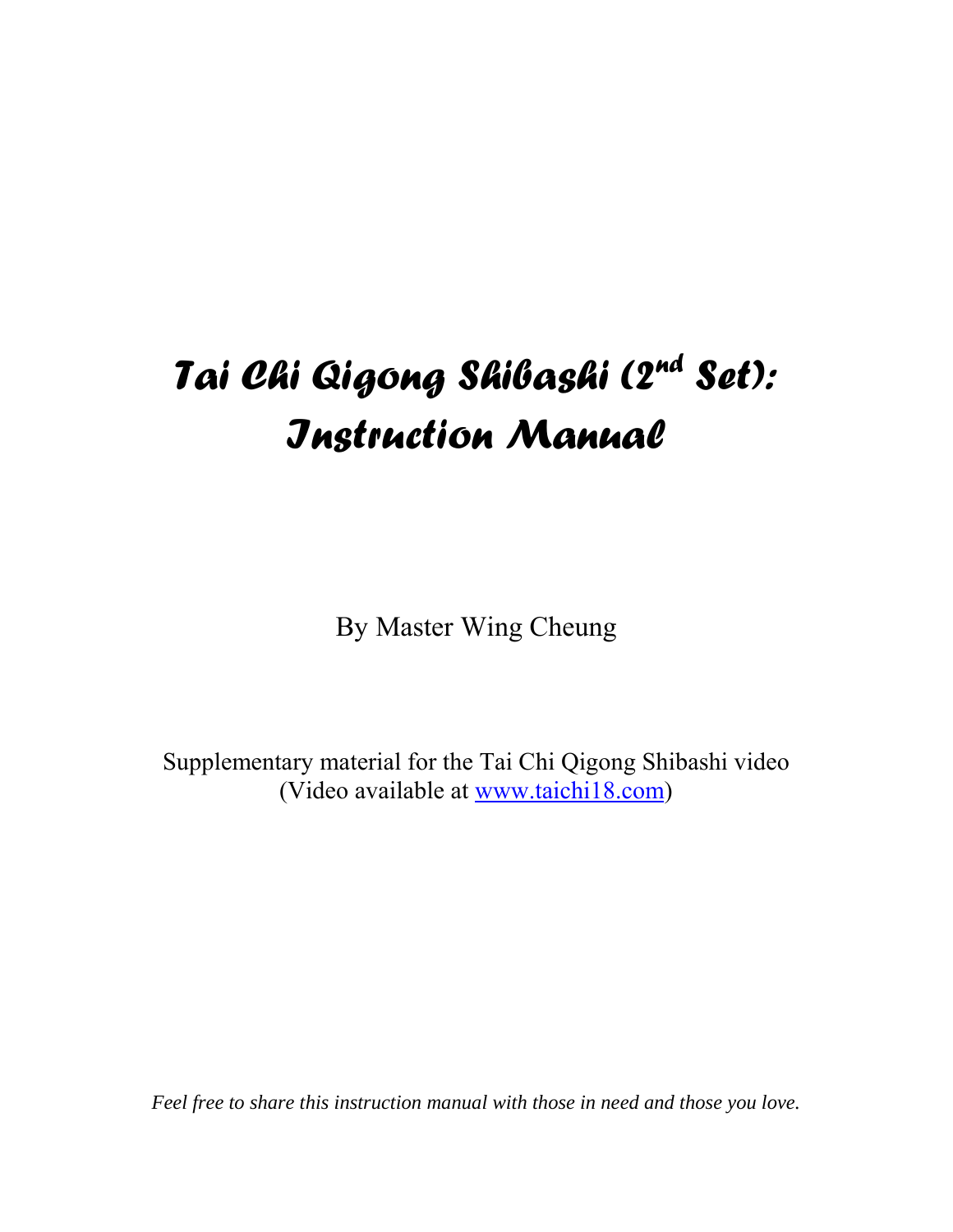## **Please read carefully to maximize the benefit of this qigong**

**Where to practice:** This type of qigong can be practiced indoors and outdoors. A quiet and peaceful environment should be chosen with good air circulation. Avoid practicing outside at times of severe weather such as thunderstorms or days with high smog alerts and strong winds.

**Breathing:** The type of breathing we will be doing throughout this gigong exercise is called abdominal breathing. You inhale through your nose and exhale through your mouth. It is deep breathing using the full extent of your lung capacity. It is called abdominal breathing because the movement of your diaphragm will expand your lower abdomen during the inhale and contract your lower abdomen during the exhale.

**How to start:** You should begin by practicing the first 3 movements. When these 3 movements have been mastered, proceed onto practicing the next 3 movements in addition to the first 3 that you have just mastered. There are [wall charts](http://www.taichi18.com/shibashi2.htm#charts) which display all the movements of this qigong. They are excellent tools to help you remember the 18 movements and their sequence.

The movements of the 2nd set are more physically demanding than the 1st set. You should never force yourself to perform any movements that you find difficult, just try your best and do them slowly. It is recommended that you perform the 1st set, as a warm up, before the 2nd set. However, if you wish to practice the 2nd set alone, then you should do some warm up exercises beforehand.

The [Home Study Course](http://www.taichi18.com/shibashi2.htm) includes a set of warm up exercises and proper closing techniques. The 2nd set is more focused on opening the meridians of the legs. It is very good for improving your balancing ability. It is also an especially good preparation if you wish to practice Zhan Zhuang (standing qigong). I will talk more about this type of qigong on my newsletter. To make sure that you do not miss my newsletters, please add *taichi18.com* to your safe senders list.

To achieve maximum results and health benefits from this qigong, I also recommend that you take a herbal supplement called Intra. According to traditional Chinese medical theory, there are 8 elements that affect our bodies. These 8 interrelated elements are: yin/yang; heat/cold; outer/inner and vague/solid. We are healthy if they are in balance. Intra is a precise formulation of 23 botanical extracts in a fruit juice base designed to balance these 8 elements. Many call it the edible qigong because the theory behind intra is similar to many qigong exercises. For more information please visit [www.intraherbal.com](http://www.intraherbal.com/) 

I'm sure you will benefit from this qigong. Just follow the instructions and practice regularly.

Stay happy & healthy, *Sifu Wing Cheung*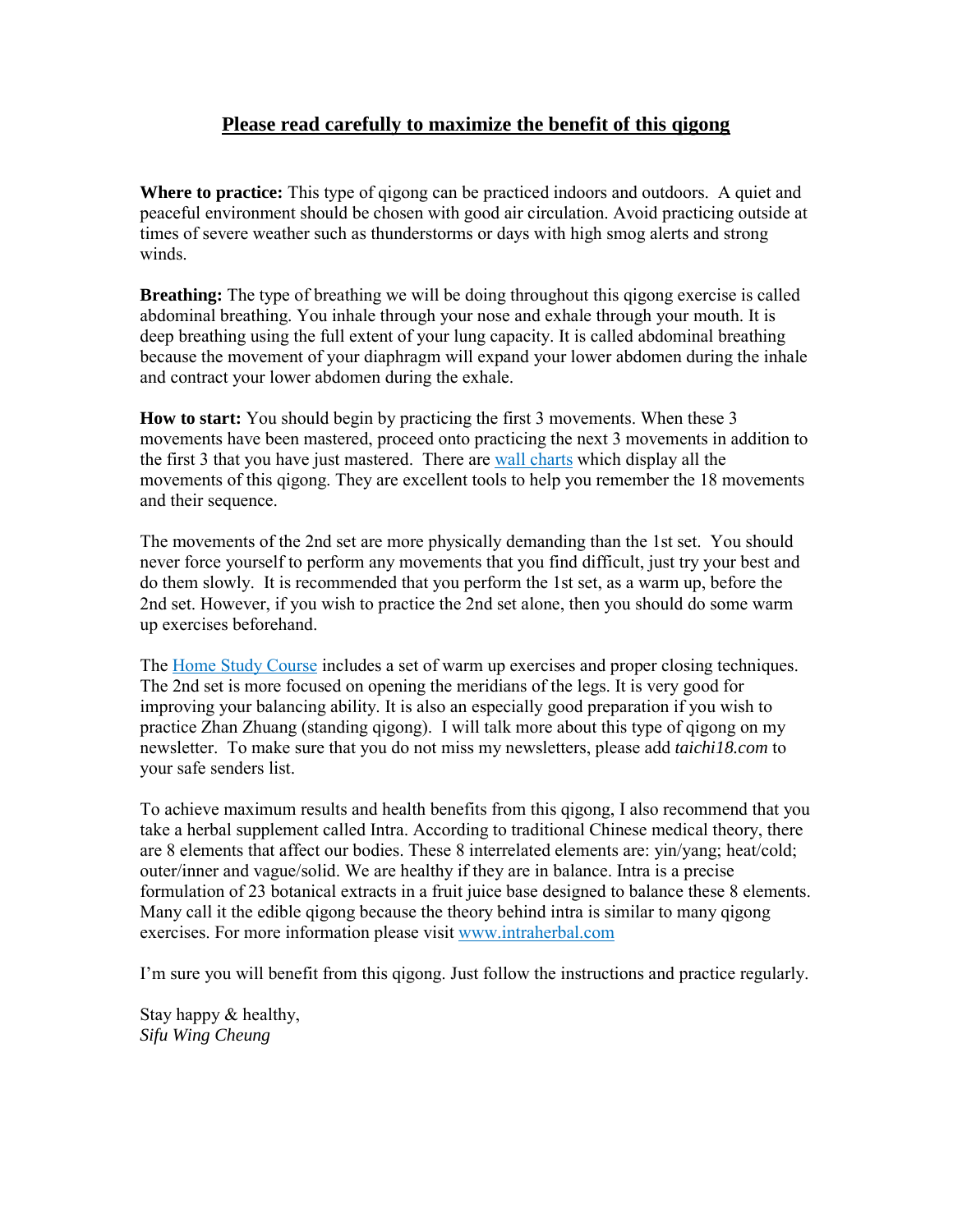# **Begin in Wuji Stance**



- Stand with feet shoulder width apart
- Arms hang down
- Palms face in to thighs
- $\bullet$  Slightly tuck in the chin
- $\bullet$  Relax the whole body
- Knees slightly bent
- Clear the mind
- Remain in this posture for a few minutes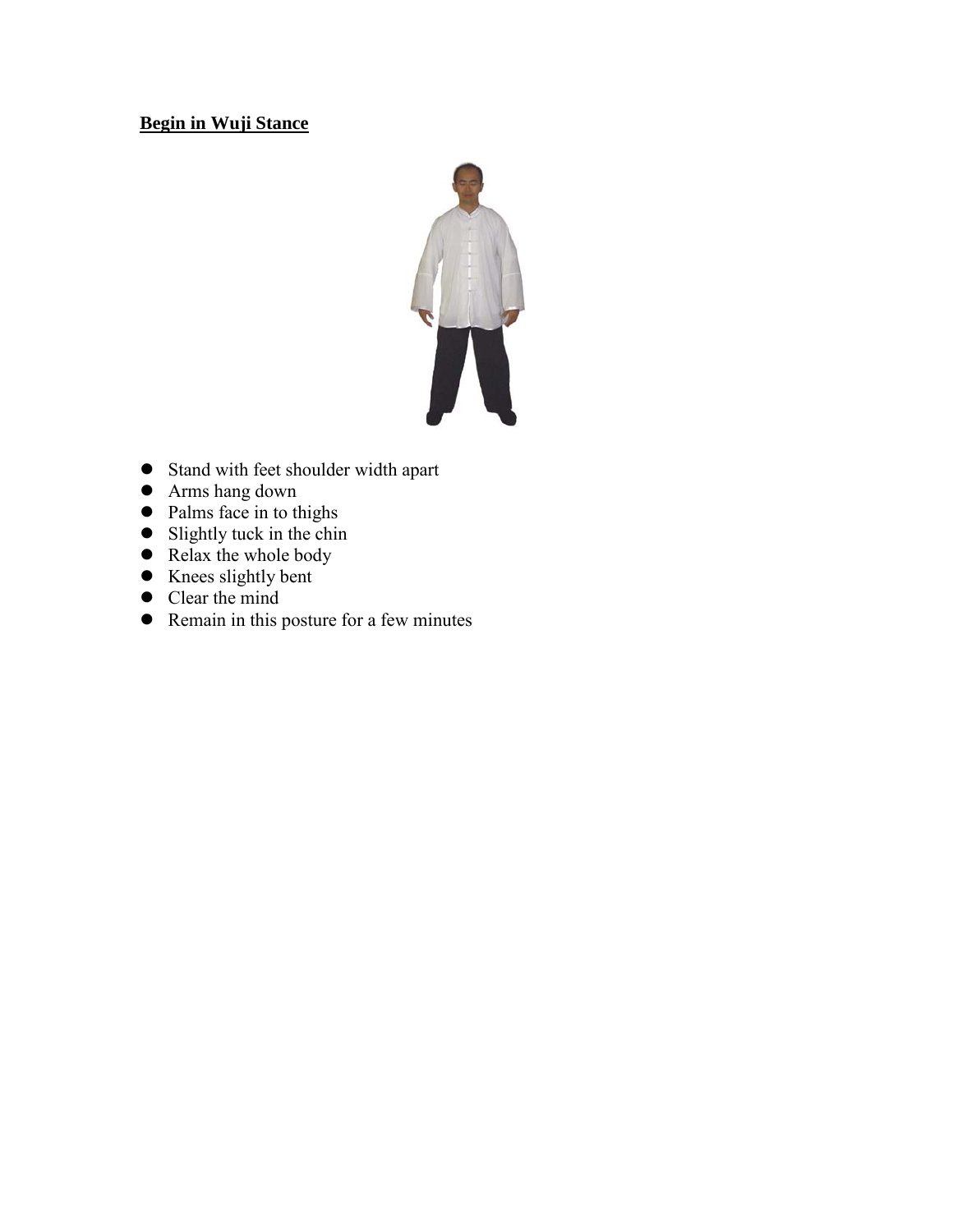# **1. Regulating the Qi**



- A. Slowly breathe in while you:
	- Slightly extend your hands in front of your hips, palms facing down.
	- Raise your arms forward with palms facing downward at first; then facing forward and then upward when hands are above your head
	- Straighten the knees

B. Slowly breathe out while you:

- Rotate palms (over your head) to face outward
- Bend your knees to about 150° but make sure they do not go beyond the toes
- Move hands outward, in arcs, palms facing out; then down until hands are back in front of hips.

Repeat A-B 6 times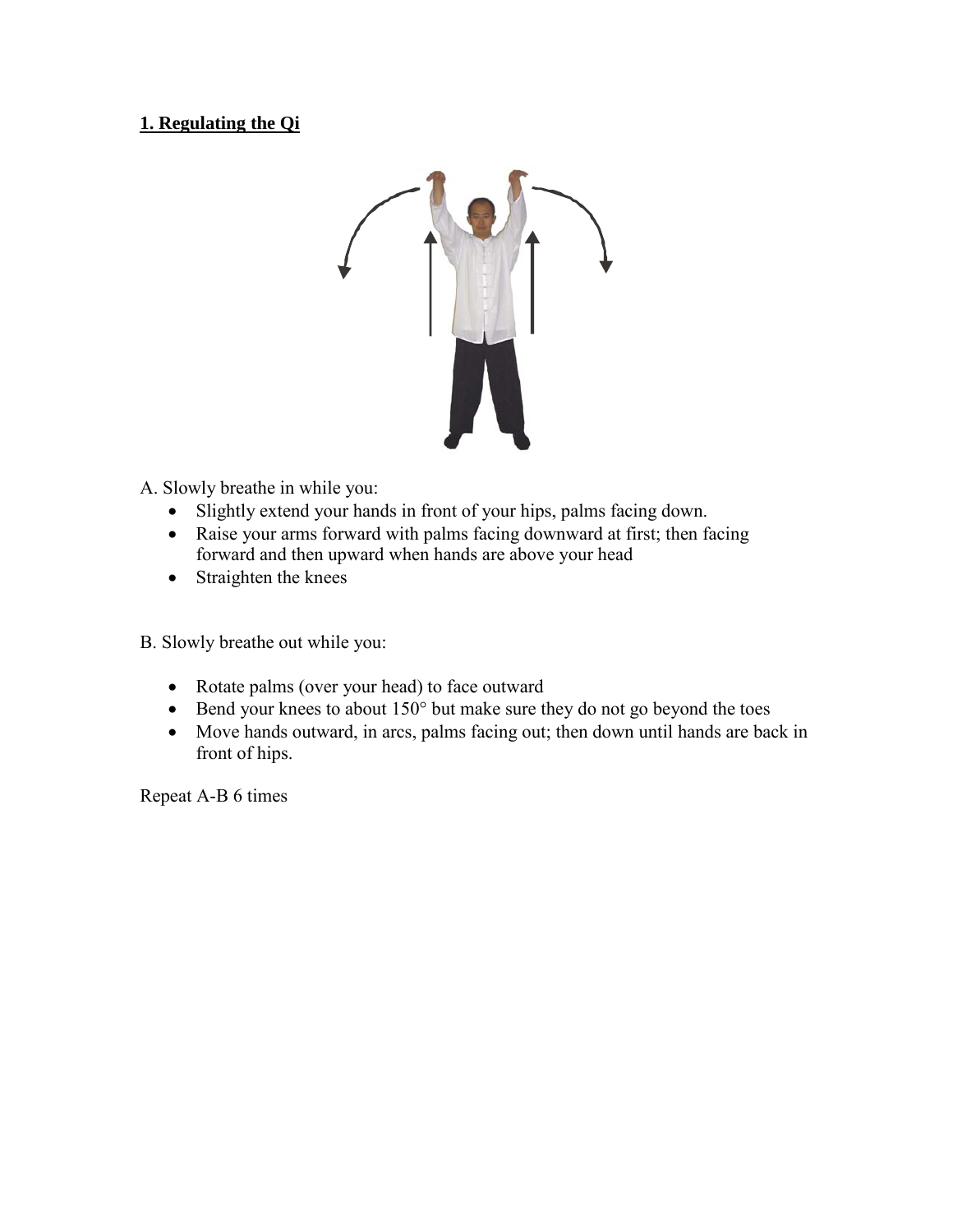# **2. Moving the Qi along the Microcosmic Orbit**



Lightly press palms together with fingertips pointing downward, with the wrists just in front of the lower dan tian.

A. While breathing in and straightening the knees:

- Raise both hands upward to chest level (solar plexus). Note: When raising hands, do not raise your shoulders.
- At solar plexus, rotate hands to point upward; continue moving them upward to upper dan tian.

B. While breathing out and bending knees:

• Push both hands forward and downward in an arc to lower dan tian. Note: Fingers should now be pointing downward; palms loosely touching.

Repeat A-B 6 times

.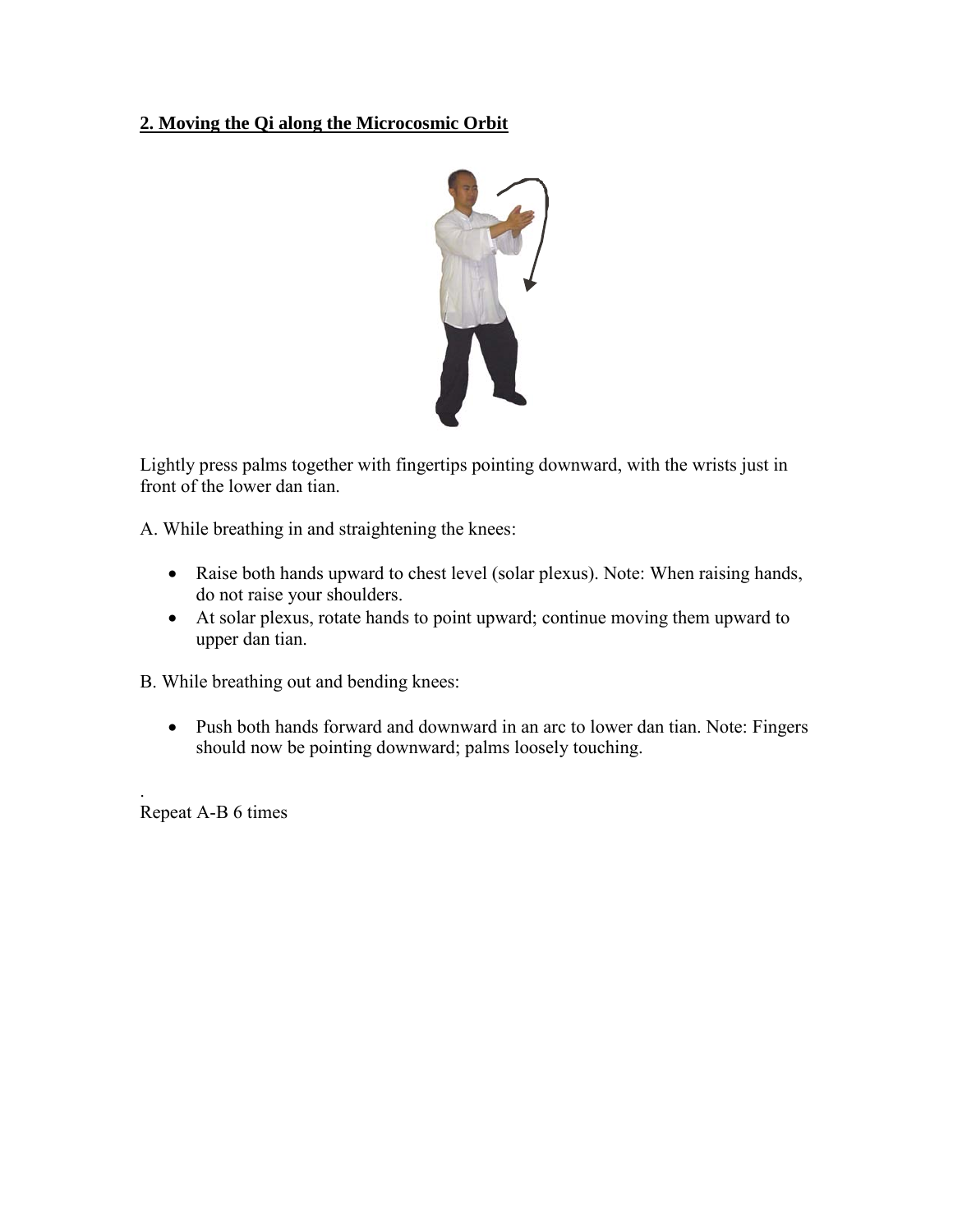## **3. Wind Blowing at the Willows**



- Begin with hands at sides of body; feet side-by-side about hip width apart. - Step forward and to the left with left leg. The heel should be the only part of left foot touching the ground.

A. As you breathe in:

- Transfer weight to right leg; bend right knee; straighten left knee.
- At the same time, reach forward and upward with right hand, palm facing upward. Note: throughout this exercise, do not bend your elbows.
- At same time reach backward and downward with left hand, palm facing backward.

B. As you breathe out:

- Transfer weight to left leg (fully grounded); bend left knee; straighten right knee.
- At the same time, reach forward and upward with left hand, palm facing upward.
- At the same time reach backward and downward with right hand, palm facing backward.

Repeat A-B 3 times

- Step back with left leg to original side-by-side position, with hands at sides of body. - Step forward and to the right with right leg. The heel should be the only part of right foot touching the ground.

C. As you breathe in:

- Transfer weight to left leg; bend left knee; and straighten right knee.
- At the same time, reach forward and upward with left hand, palm facing upward.
- At same time reach backward and downward with right hand, palm facing backward.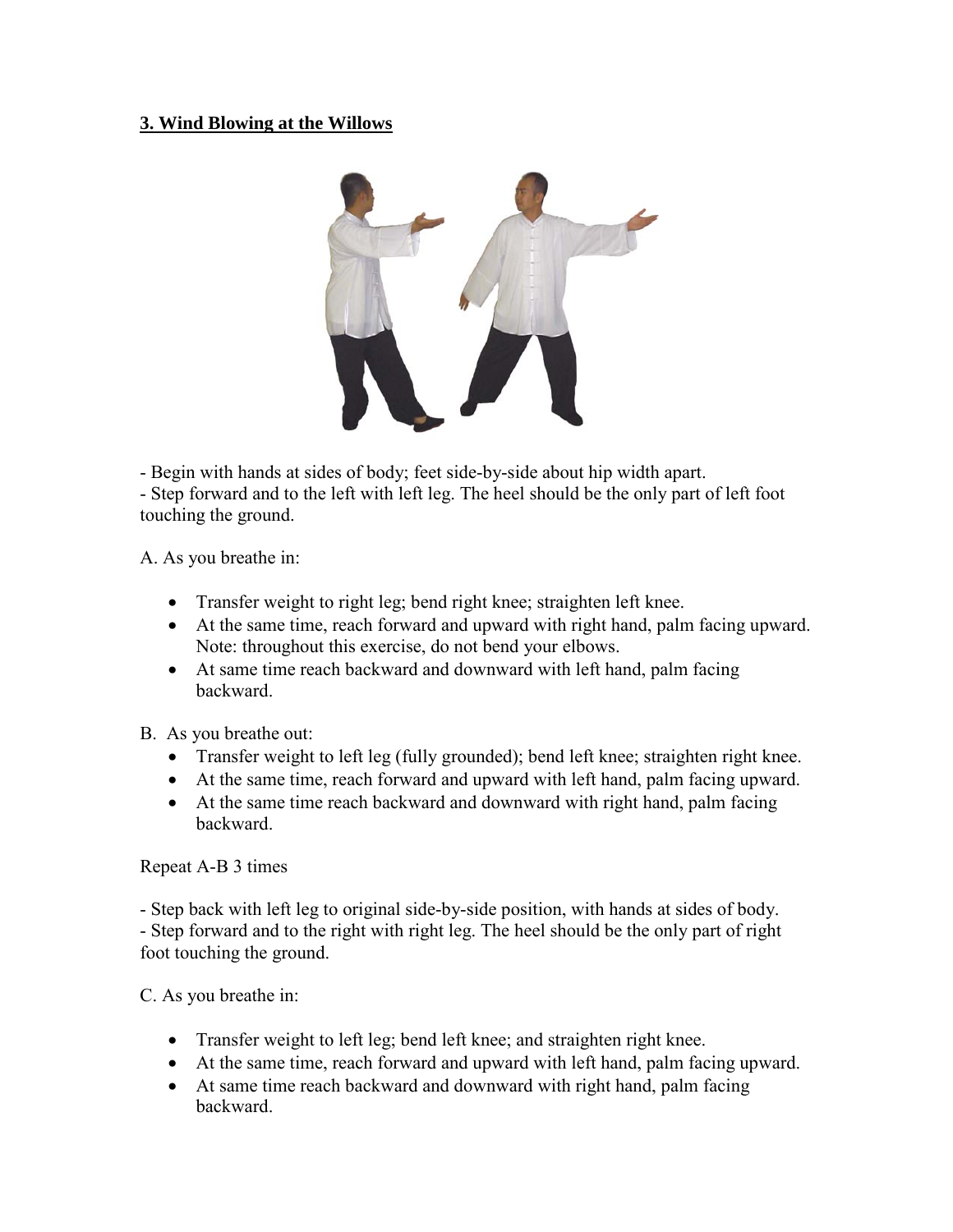- D. As you breathe out:
	- Transfer weight to right leg (fully grounded); bend right knee; and straighten left knee.
	- At the same time, reach forward and upward with right hand, palm facing upward.
	- At the same time reach backward and downward with left hand, palm facing backward.

Repeat C-D 3 times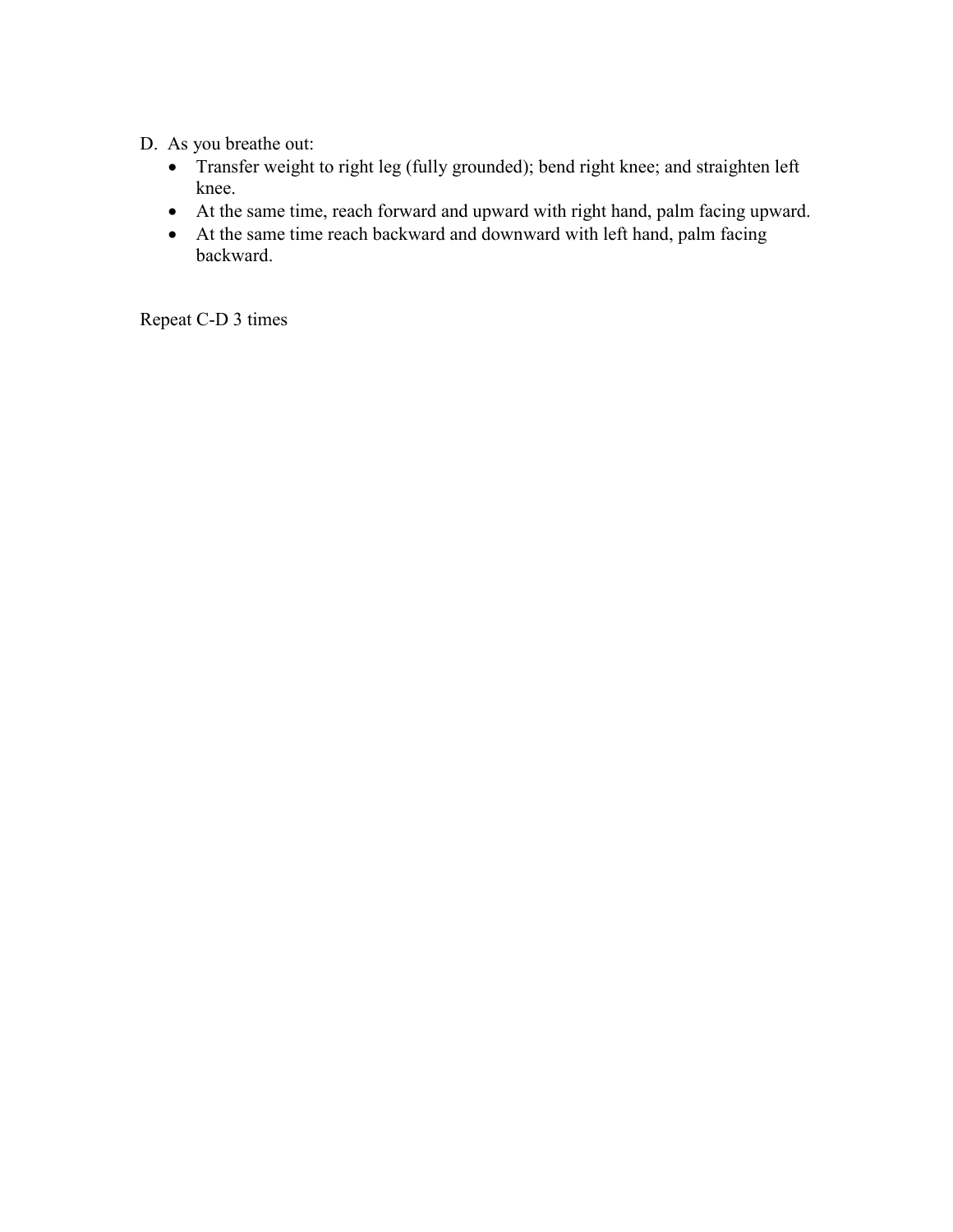## **4. Searching for Needles in the Sea**



- Begin with both hands at mid-chest level with palms facing each other and fingers pointing forward and slightly upward; feet should be side-by-side about hip-width apart.

A. As you breathe in:

- Step forward with left leg; the heel should not touch the floor; touch only with the ball of the foot and toes.
- Shift weight to right leg; bend right knee; straighten left knee

B. As you breathe out:

- Move both hands parallel and downward alongside your body; then alongside front thigh and front calf, with fingers pointing downward. Note: As your hands move down your front leg, bend forward, smoothly and evenly in spinal area and hips.
- Note: When breathing out, and moving your hands downward, visualize all the bad qi in your body moving downward and exiting deep into the ground thru the front foot.

- Return to the original position: hands at mid-chest, palms facing each other, fingers pointing forward and slightly upward, feet side-by-side about hip-width apart.

C. As you breathe in:

- Step forward with right leg; the heel should not touch the floor; touch only with the ball of the foot and toes.
- Shift weight to left leg; bend left knee; straighten right knee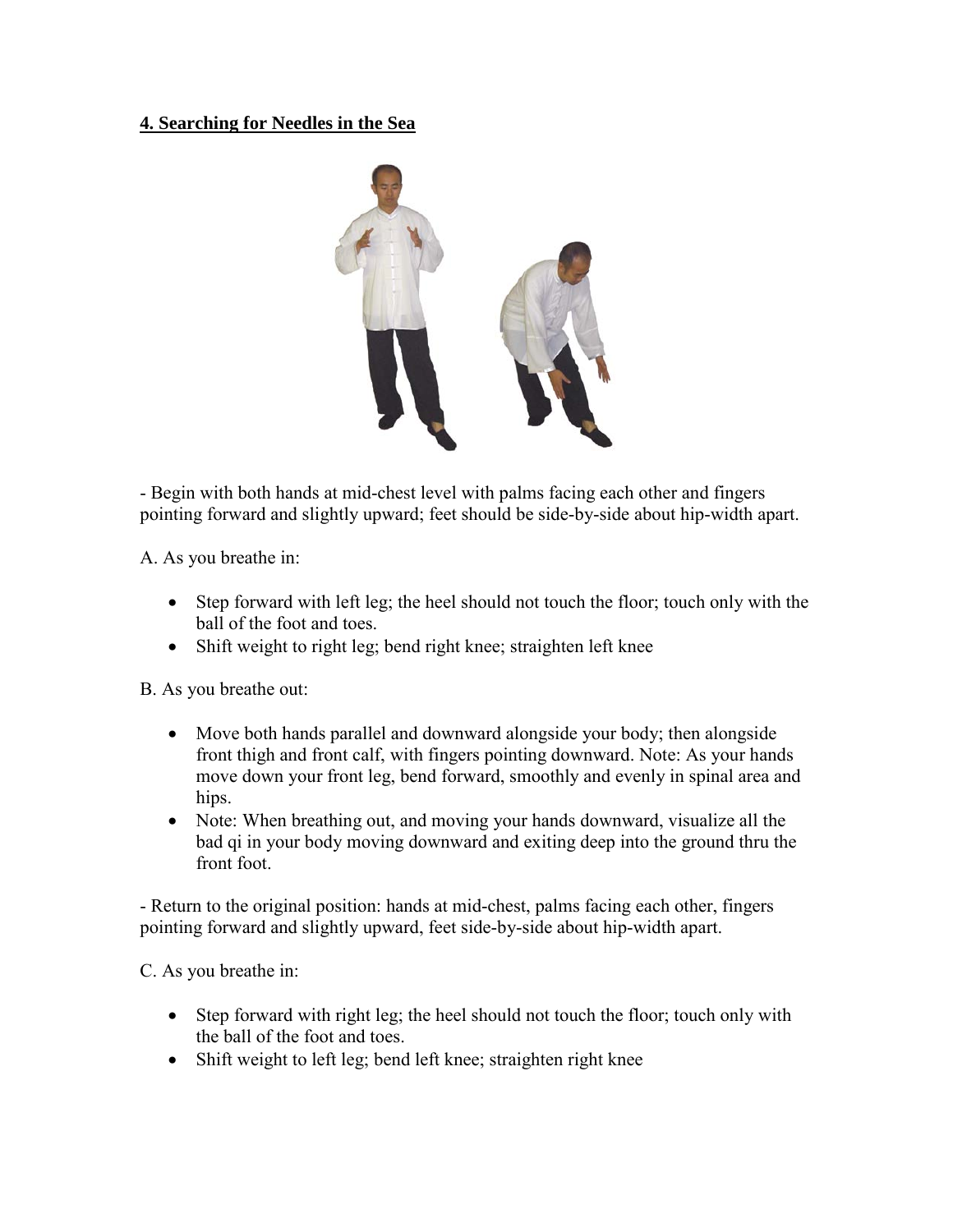D. As you breathe out:

- Move both hands parallel and downward alongside your body; then alongside front thigh and front calf, with fingers pointing downward.
- Note: When breathing out, and moving your hands downward, visualize all the bad qi in your body moving downward and exiting deep into the ground thru the front foot.

- Return to the original position: hands at mid-chest, palms facing each other, fingers pointing forward and slightly upward, feet side-by-side about hip-width apart.

Repeat A-D 3 times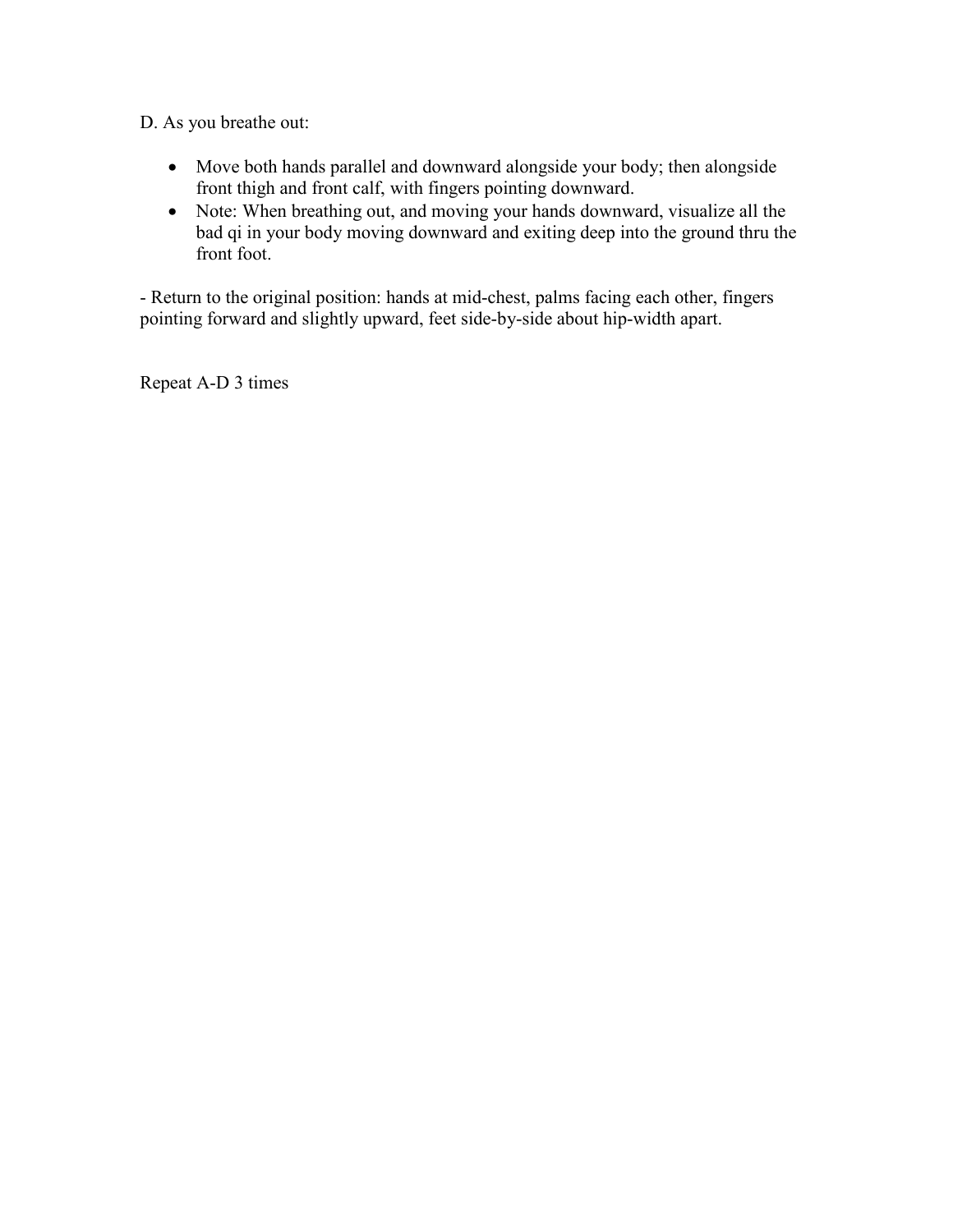# **5. Fisherman Casting the Net**



- Begin with both hands at mid-chest level with palms facing each other and fingers pointing forward and slightly upward; feet should be side-by-side about hip-width apart. Knees should be bent (about 150°); elbows should be bent only slightly.

- A. As you breathe in:
	- Turn both palms to face left
	- Twist waist to the left. Swing both hands leftward. Note: The left arm should be positioned slightly higher than the right arm. The left hand should finish at shoulder height; Right hand should finish at mid-chest height.
- B. As you breathe out:
	- Turn both palms to face right.
	- Twist waist to the right. Swing both hands rightward. Note: The right arm should be positioned slightly higher than the left arm. The right hand should finish at shoulder height; Left hand should finish at mid-chest height.

Repeat A-B 6 times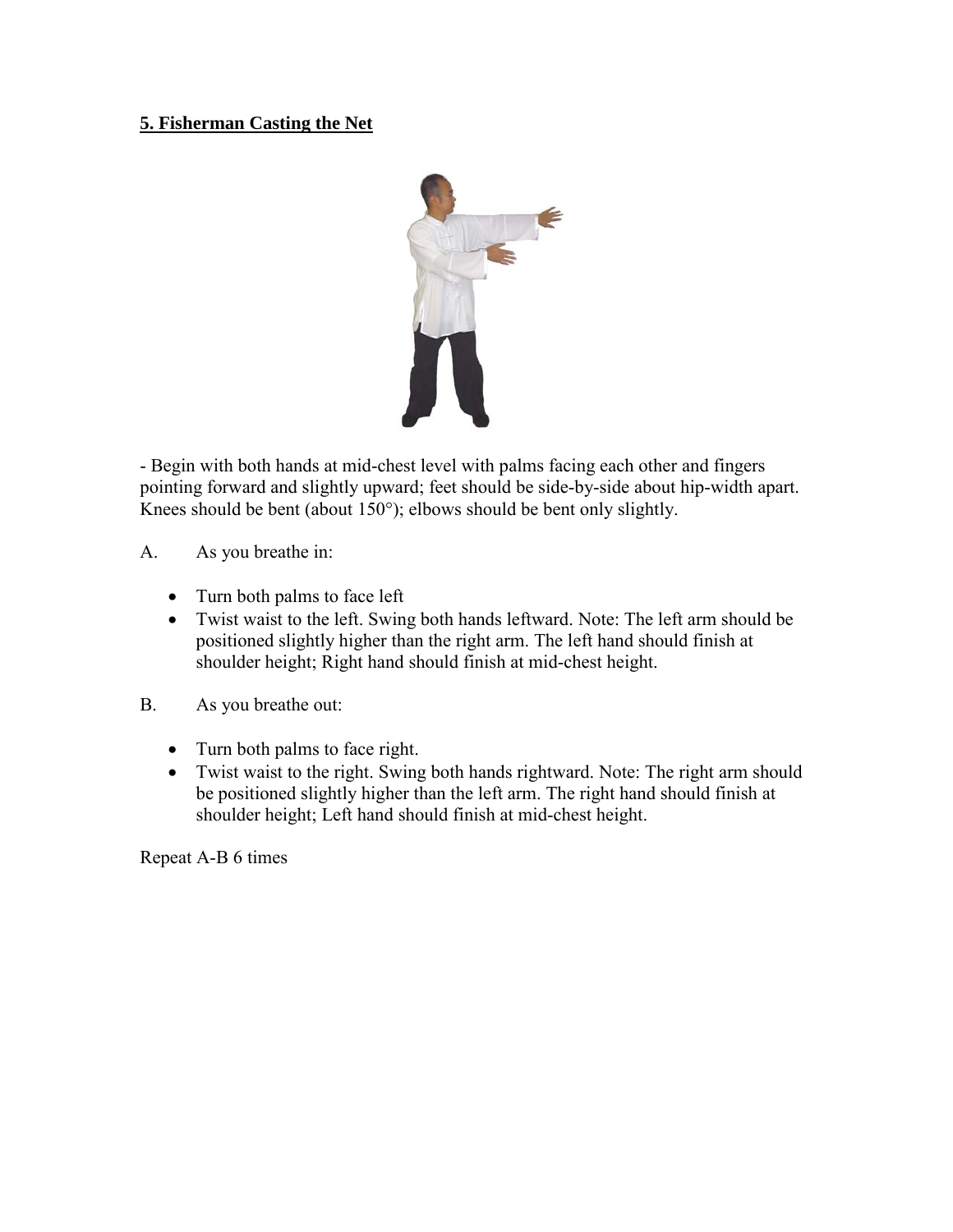## **6. Immortal Pointing the Way**



- Begin with hands at, or slightly below hip level with palms facing each other; feet should be side-by-side about hip-width apart. Knees should be bent (about 150°); elbows should be bent only slightly.

A. As you breathe in:

• Swing both arms clockwise to draw two circles until the hands reach 3 o'clock (in effect, 6:00, 9:00, 12:00, 3:00)

B. As you breathe out:

- Form sword fingers on both hands. Note: The index and middle fingers are straight. The ring and little fingers curved in and the thumb placed on top of them.
- Move horizontally toward the left. Slightly bend the left knee. Step diagonally to the back and left, (across and behind the left leg) with the right foot. Touch the ground only with the ball of the foot and toes.
- During the horizontal movement and stepping, deliver the sword fingers directly to the left.

- Step back to the original position with hands at, or slightly below hip level with palms facing each other; feet should be side-by-side about hip-width apart. Knees should be bent (about 150°); elbows should be bent only slightly.

C. As you breathe in:

• Swing both arms counterclockwise to draw two circles until the hands reach 9 o'clock (in effect, 6:00, 3:00, 12:00, 9:00)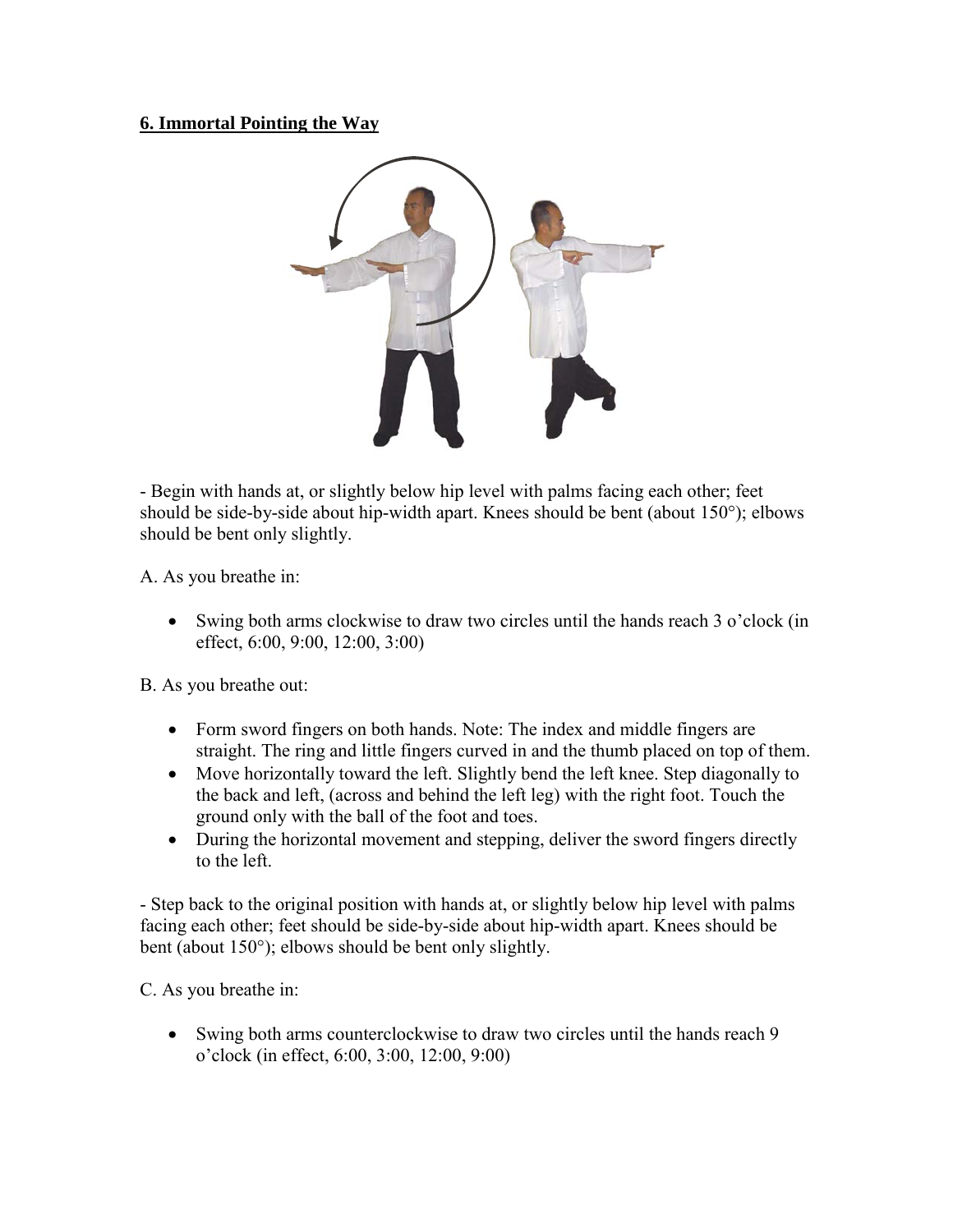D. As you breathe out:

- Form sword fingers on both hands. Note: The index and middle fingers are straight. The ring and little fingers curved in and the thumb placed on top of them.
- Move horizontally toward the right. Slightly bend the right knee. Step diagonally to the back and right, (across and behind the right leg) with the left foot. Touch the ground only with the ball of the foot and toes.
- During the horizontal movement and stepping, deliver the sword fingers directly to the right.

- Step back to the original position with hands at, or slightly below hip level with palms facing each other; feet should be side-by-side about hip-width apart. Knees should be bent (about 150°); elbows should be bent only slightly.

Repeat A-D 3 times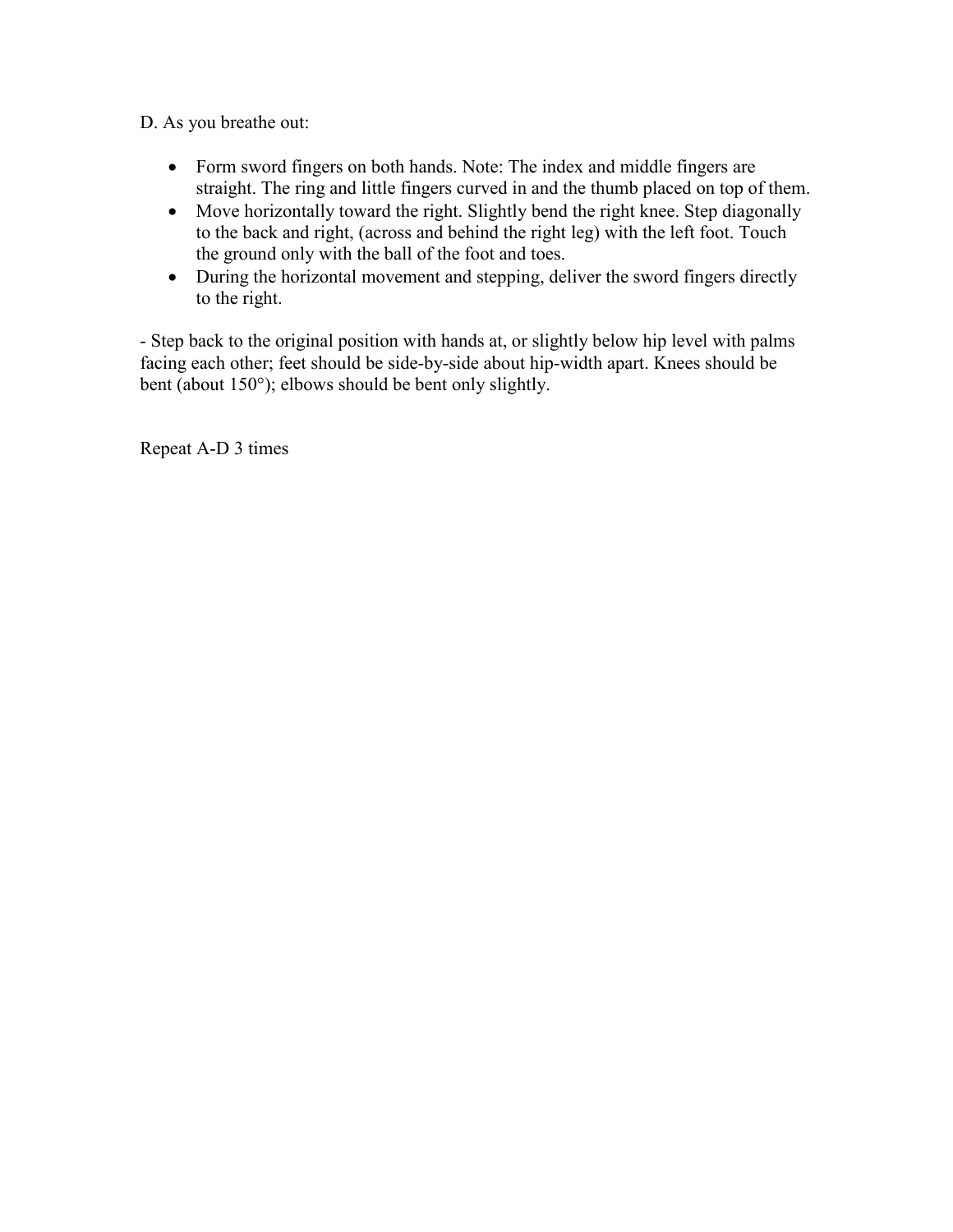# **7. Mischievous Boy Kicking his Legs**



- Begin with both hands on your hips, with feet side-by-side about hip-width apart and balanced.

A. While you breathe in:

- Shift your weight to your right leg and straighten it.
- Lift your left knee so that the knee bends 90°. (The calf and foot should be hanging down.)

B. Breathe out and:

- Slowly stomp kick your left heel forward and downward, towards the floor as if to easily hit the floor with the heel.
- At the same time flex your right knee, ankle and foot to maintain balance, yet allow the left heel to almost, but not quite, touch the floor as the kick extends.

C. Breathe in and return the left leg to its original position. Breathe out as you return to the original balanced position.

D. While you breathe in:

- Shift your weight to your left leg and straighten it.
- Lift your right knee so that the knee bends 90°. (The calf and foot should be hanging down.)

E. Breathe out and:

- Slowly stomp kick your right heel forward and downward, towards the floor as if to easily hit the floor with the heel.
- At the same time flex your left knee, ankle and foot to maintain balance, yet allow the right heel to almost touch the floor, but not quite, as the kick extends.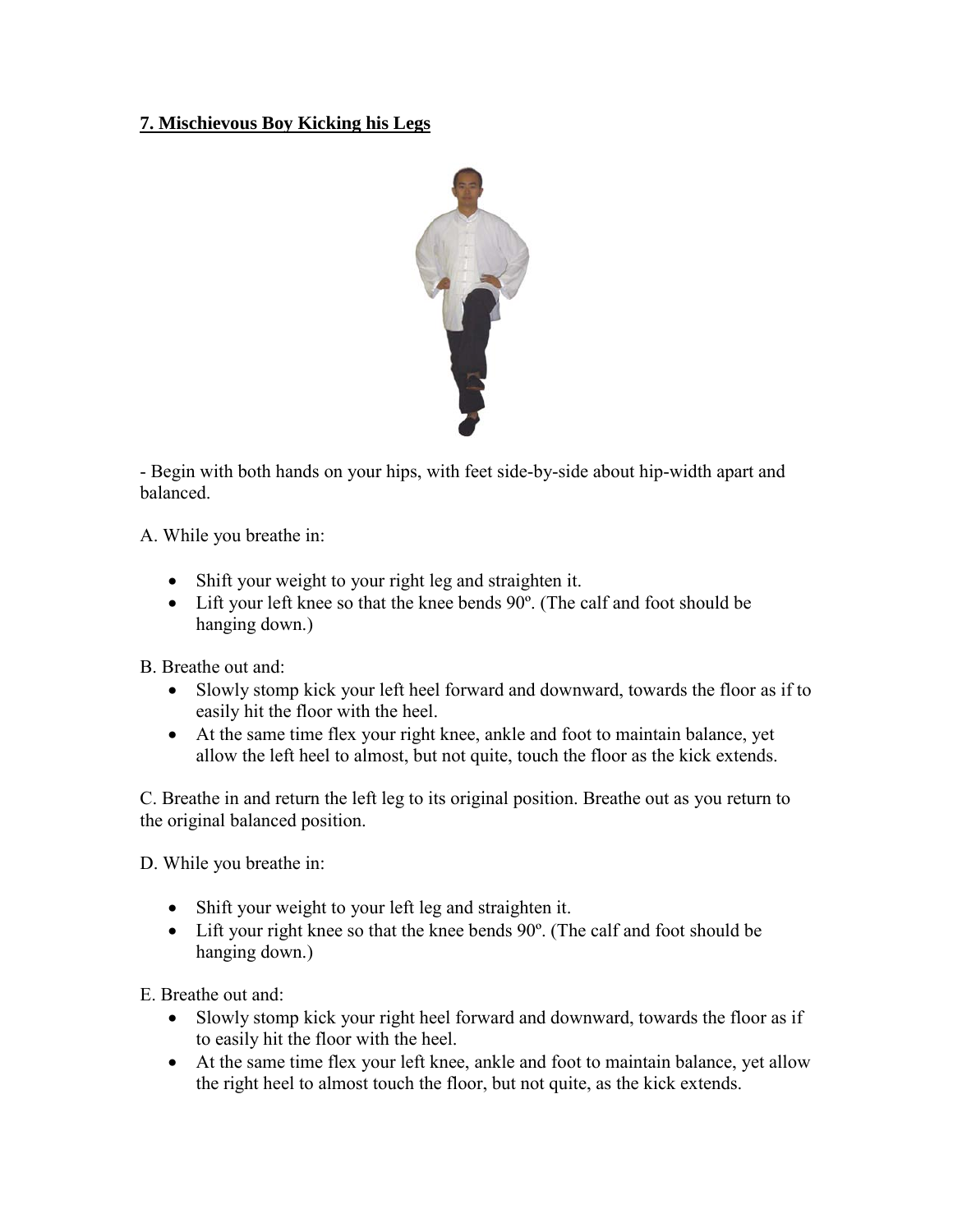F. Breathe in and return the right leg to its original position. Breathe out as you return to the original balanced position.

Repeat A-F 3 times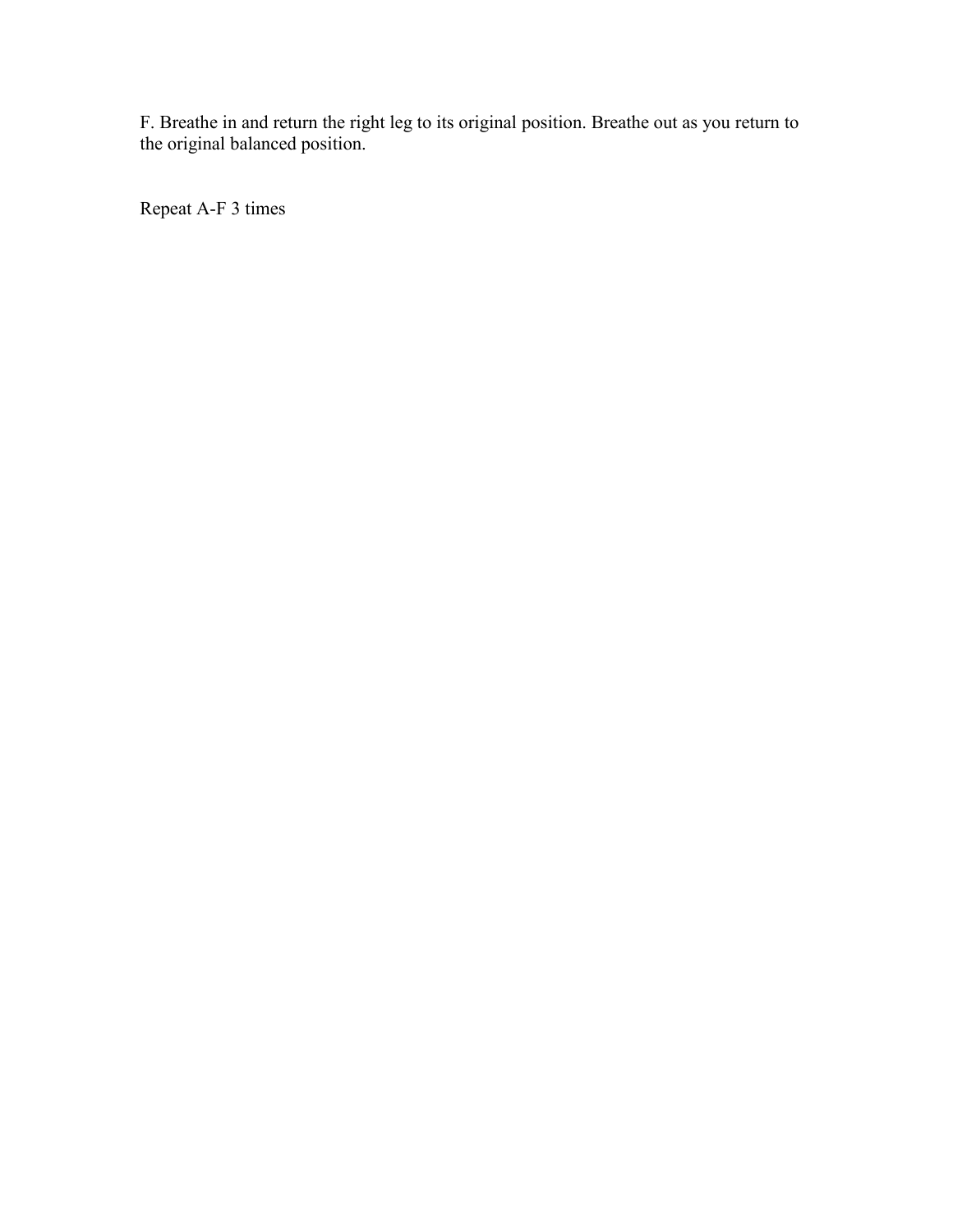## **8. Holy Crane Worshiping the Moon**



- Begin with feet side-by-side about hip-width apart and balanced. The hands should be in front of lower Dan Tian with fingers pointing toward each other and palms facing up,

A. As you breathe in:

- Swing both arms apart, past the sides of your body, on upward to above the head. When the hands are at upper Dan Tian level, bring the palms lightly together, fingers pointing upward.
- Beginning at the same time as the arm swing, slide the right leg backward and diagonally behind the left leg, with only the ball of the right foot and toes touching the ground

B. Breathe out, and:

- Press your palms together and move both hands downward to where your wrists are at Solar Plexus level (mid-chest). The elbows should be pointed downward, not apart.
- At the same time as moving hands downward, bend the front knee to about 105<sup>°</sup> (no less than 90º) and squat down a bit. Bend the rear knee as required to maintain balance. Do not squat all the way down.

- Straighten the knees and step back to original position

C. As you breathe in:

- Swing both arms apart, past the sides of your body, on upward to above the head. When the hands are at upper Dan Tian level, bring the palms lightly together, fingers pointing upward.
- Beginning at the same time as the arm swing, slide the left leg backward and diagonally behind the right leg, with only the ball of the left foot and toes touching the ground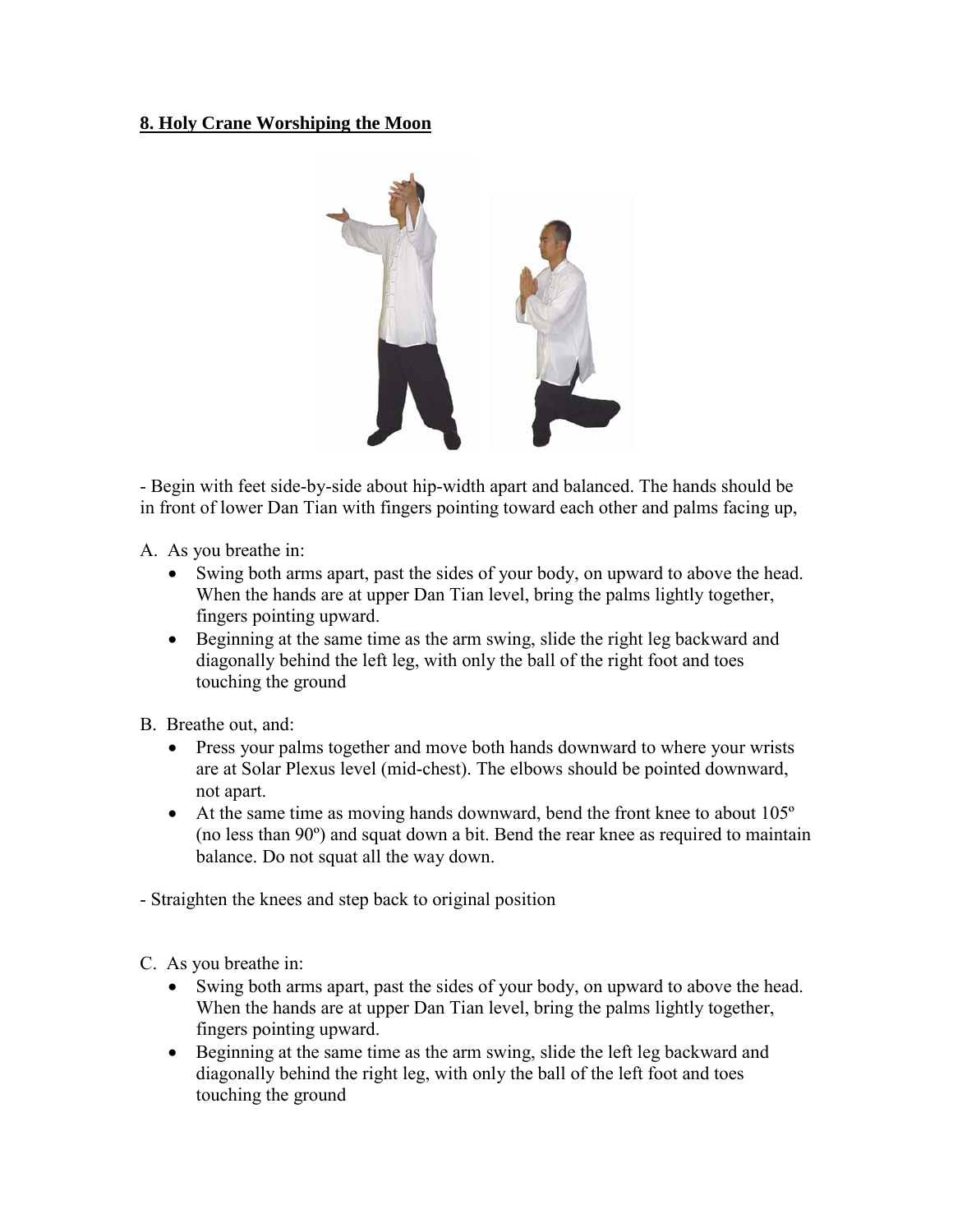- D. Breathe out, and:
	- Press your palms together and move both hands downward to where your wrists are at Solar Plexus level (mid-chest). The elbows should be pointed downward, not apart.
	- At the same time as moving hands downward, bend the front knee to about 105<sup>°</sup> (no less than 90º) and squat down a bit. Bend the rear knee as required to maintain balance. Do not squat all the way down.

- Straighten the knees and step back to original position

Repeat A-D 3 times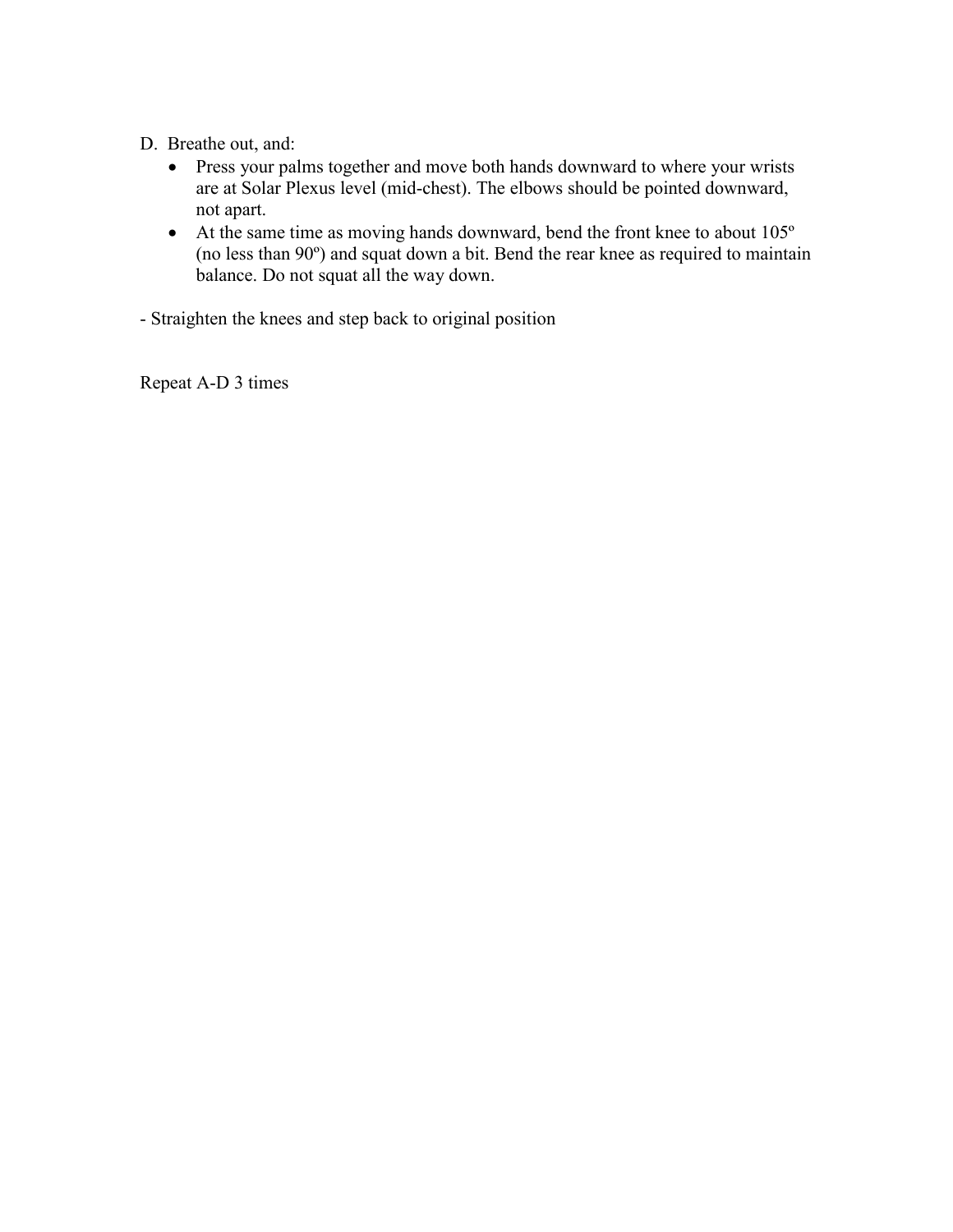## **9. Yellow Dragon Pushing Out with Claws**



- Begin with feet side-by-side about hip-width apart and balanced. Both knees should be bent slightly. The hands should be made into half-closed fists in front of the thighs, or even a little lower if possible.

A. As you breathe in:

• Move both fists upward along the front of the body to Solar Plexus (mid-chest) level. At the same time, straighten both knees.

B. Breathe out, and:

• Push both palms, with fingers extended forward, out in front of chest, then, downward, as if scratching with claws. At the same time, bend both knees.

Repeat A-B 6 times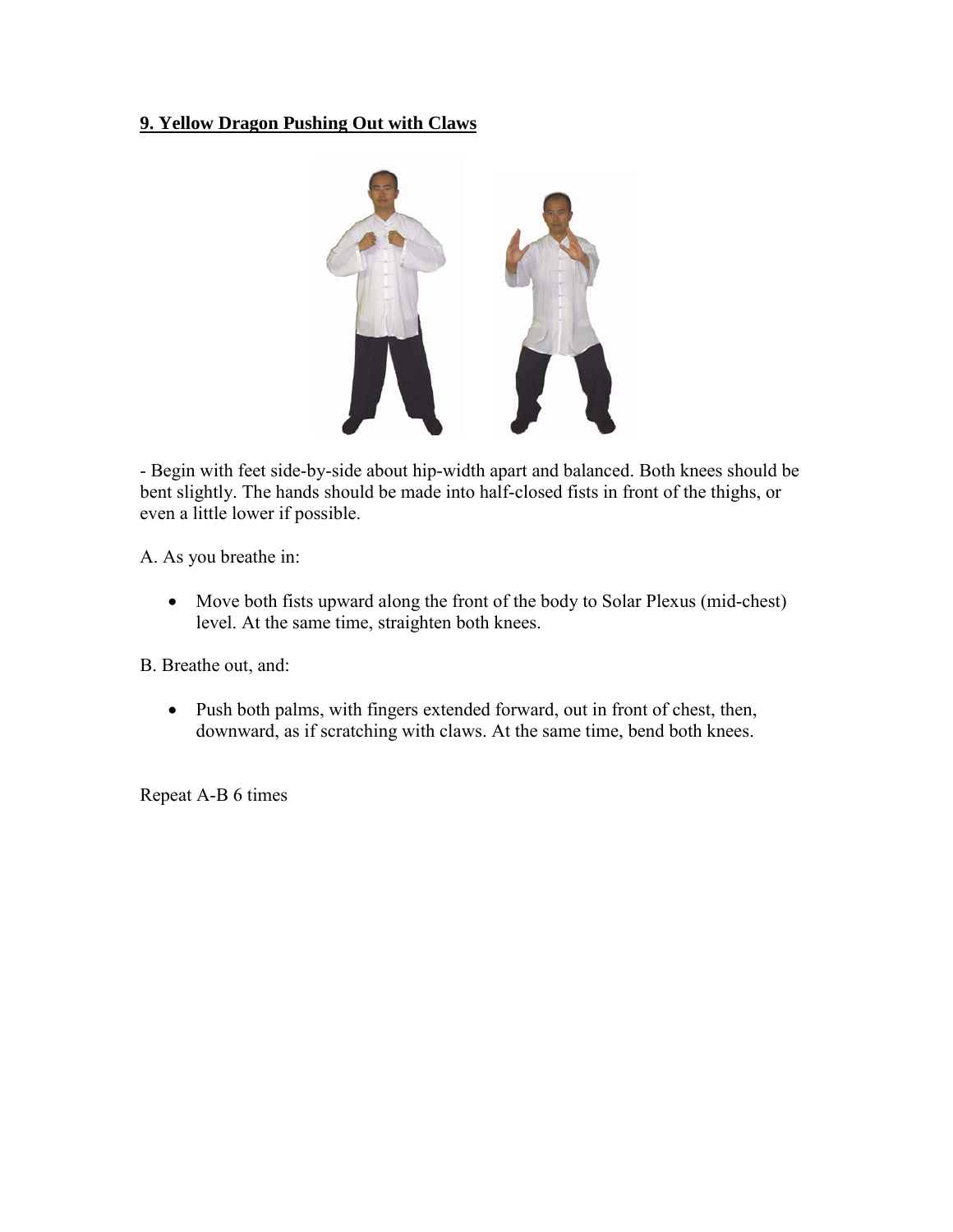#### **10. Pulling the Bow to Shoot the Eagle**



- Begin with feet side-by-side about hip-width apart and balanced. Both knees should be bent slightly. The hands should be alongside the thighs, palms facing each other.

A. As you breathe in, straighten both knees and:

- Raise both hands upward, in front of the lower Dan Tian with palms still facing each other, to about forehead height.
- Shift your weight to the right leg and slightly bend the right knee and turn the head to the left side.
- B. Breathe out and:
	- Rotate both hands so that palms face opposite; then upward. The right hand should be above the head, palm facing upward.
	- Swing and extend the left arm to left side with palm facing left and diagonally upward. Note the hand should finish just above shoulder height.

- Shift your weight back to centre with feet side-by-side about hip-width apart and balanced. Both knees should be bent slightly. The hands should be alongside the thighs, palms facing each other.

C. As you breathe in, straighten both knees and:

- Raise both hands upward, in front of the lower Dan Tian with palms still facing each other, to about forehead height.
- Shift your weight to the left leg and slightly bend the left knee and turn the head to the right side.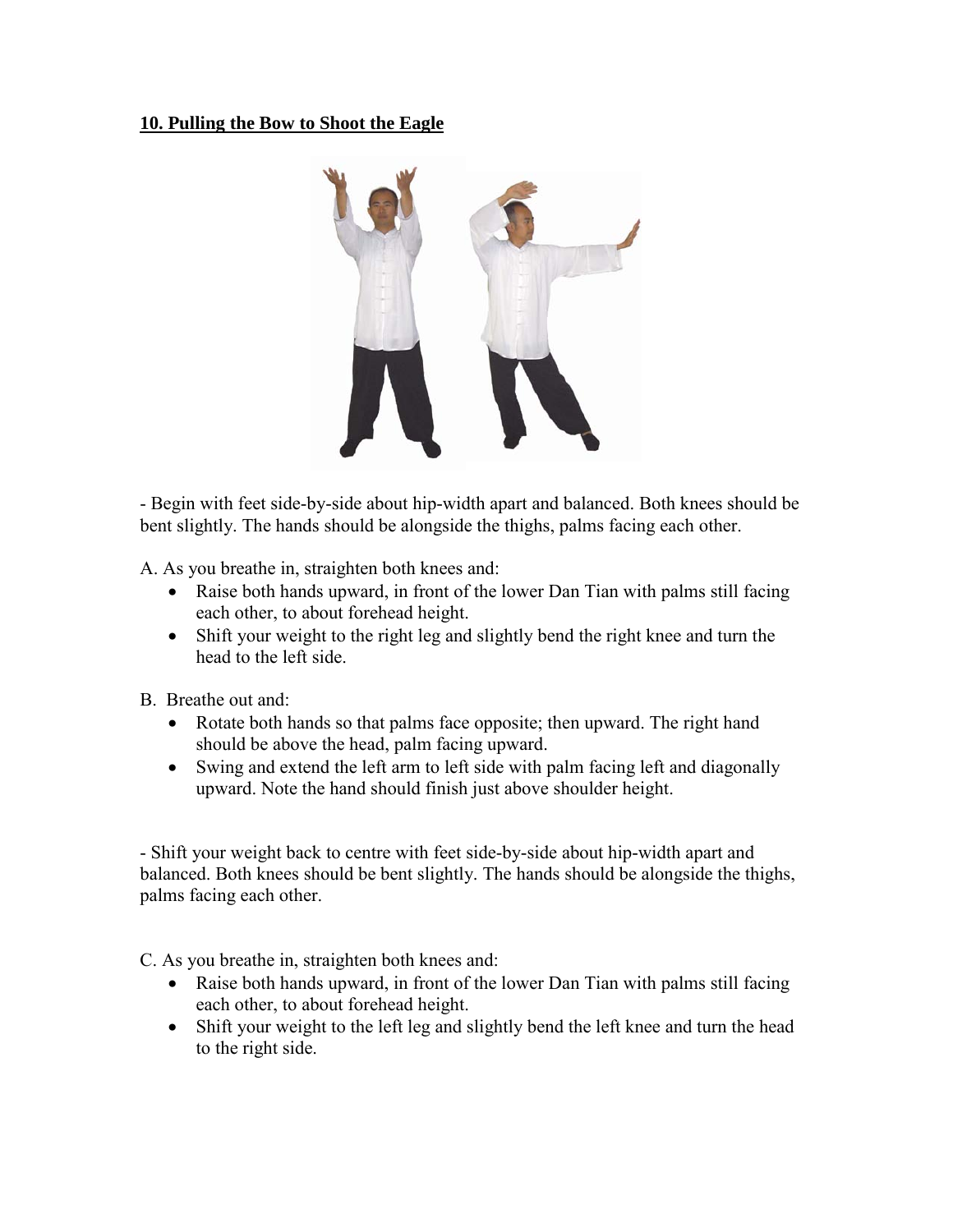- D. Breathe out and:
	- Rotate both hands so that palms face opposite; then upward. The Left hand should be above the head, palm facing upward.
	- Swing and extend the right arm to right side with palm facing right and diagonally upward. Note the hand should finish just above shoulder height.

- Shift your weight back to centre with feet side-by-side about hip-width apart and balanced.

Repeat A-D 3 times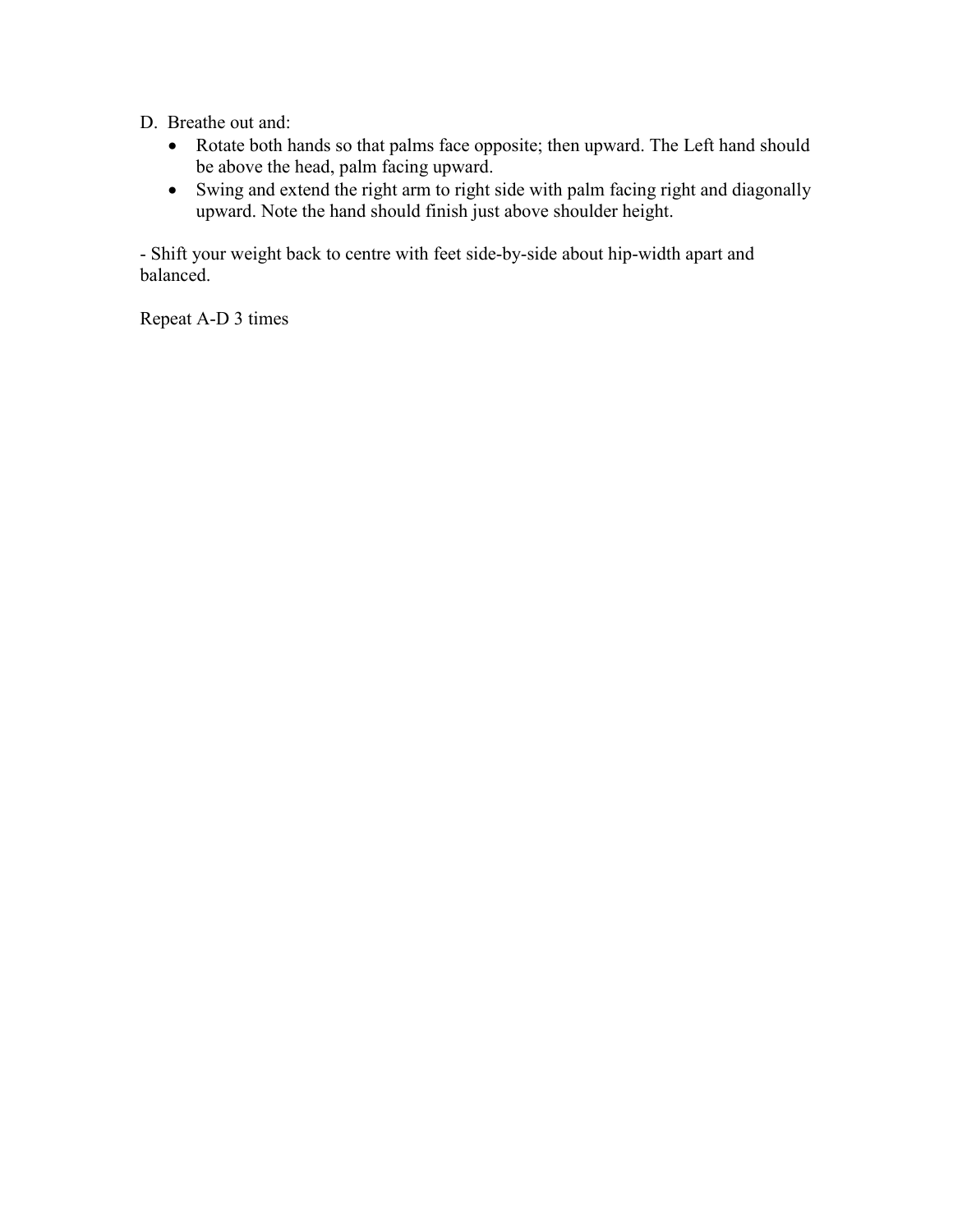# **11. Twin Dragons Emerging from the Sea**



- Begin with feet side-by-side about hip-width apart and balanced. Both knees should be bent slightly. The hands should be alongside the thighs, palms facing each other.

A. Breathe in, and:

- Bend both middle fingers to touch the corresponding thumbs
- Straighten both knees and swing both hands forward and upward until they are above your head with palms facing out. At the same time, shift the body and head backward slightly.

B. As you breathe out:

- Step diagonally forward with the left leg.
- Shift your upper body weight forward. Bend the left knee slightly and straighten the right knee. At the same time, move both arms downward and backward, below and behind the hips. Index finger of each hand should be pointing downward, with palms facing backward.

Repeat A-B 3 times

- Shift your weight back to centre with feet side-by-side about hip-width apart and balanced. The hands should be alongside the thighs, palms facing each other.

C. Breathe in, and:

- Bend both middle fingers to touch the corresponding thumbs
- Straighten both knees and swing both hands forward and upward until they are above your head with palms facing out. At the same time, shift the body and head backward slightly.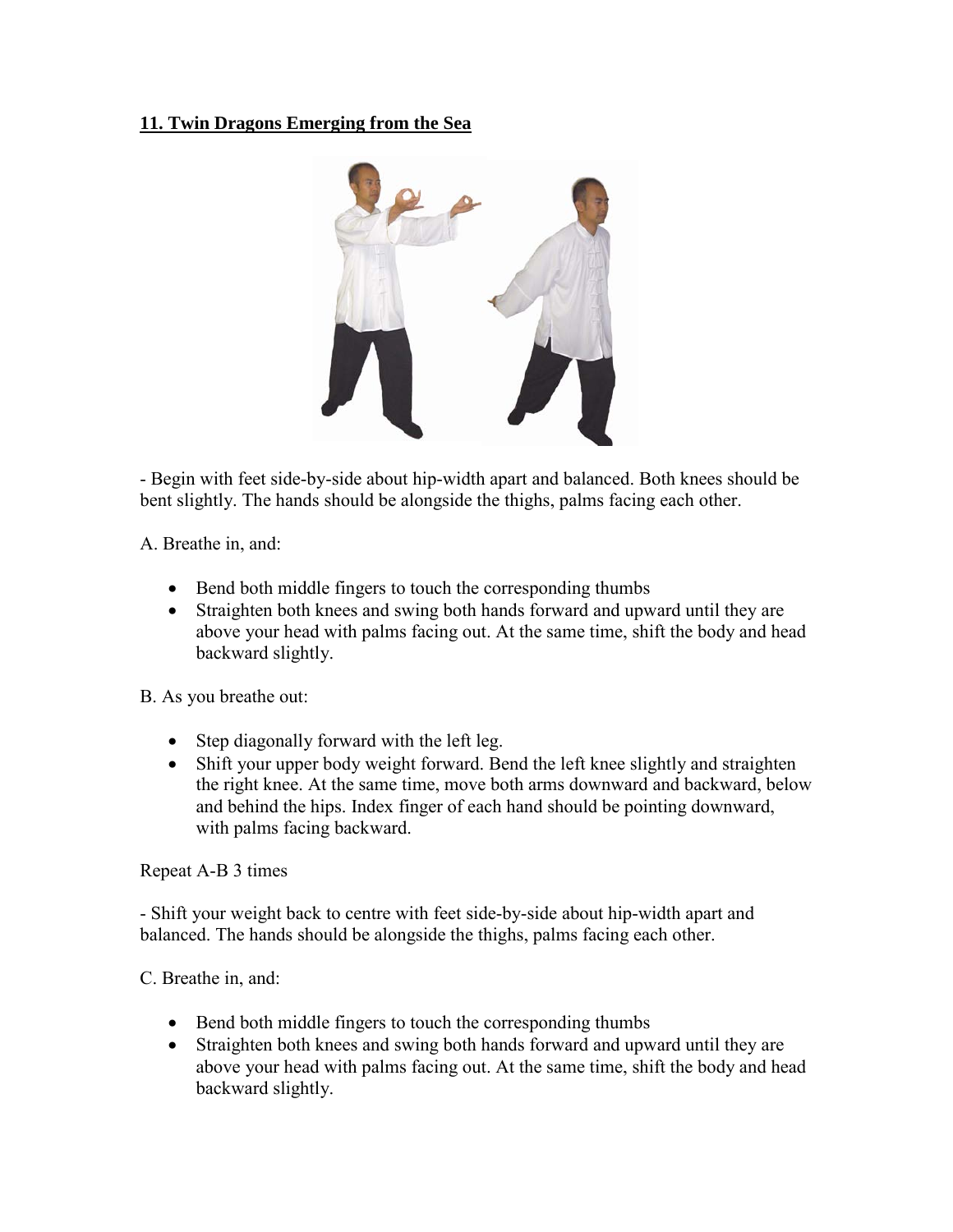D. As you breathe out:

- Step diagonally forward with the right leg.
- Shift your upper body weight forward. Bend the right knee slightly and straighten the left knee. At the same time, move both arms downward and backward, below and behind the hips. Index finger of each hand should be pointing downward, with palms facing backward.

Repeat C-D 3 times

- Shift your weight back to centre with feet side-by-side about hip-width apart and balanced.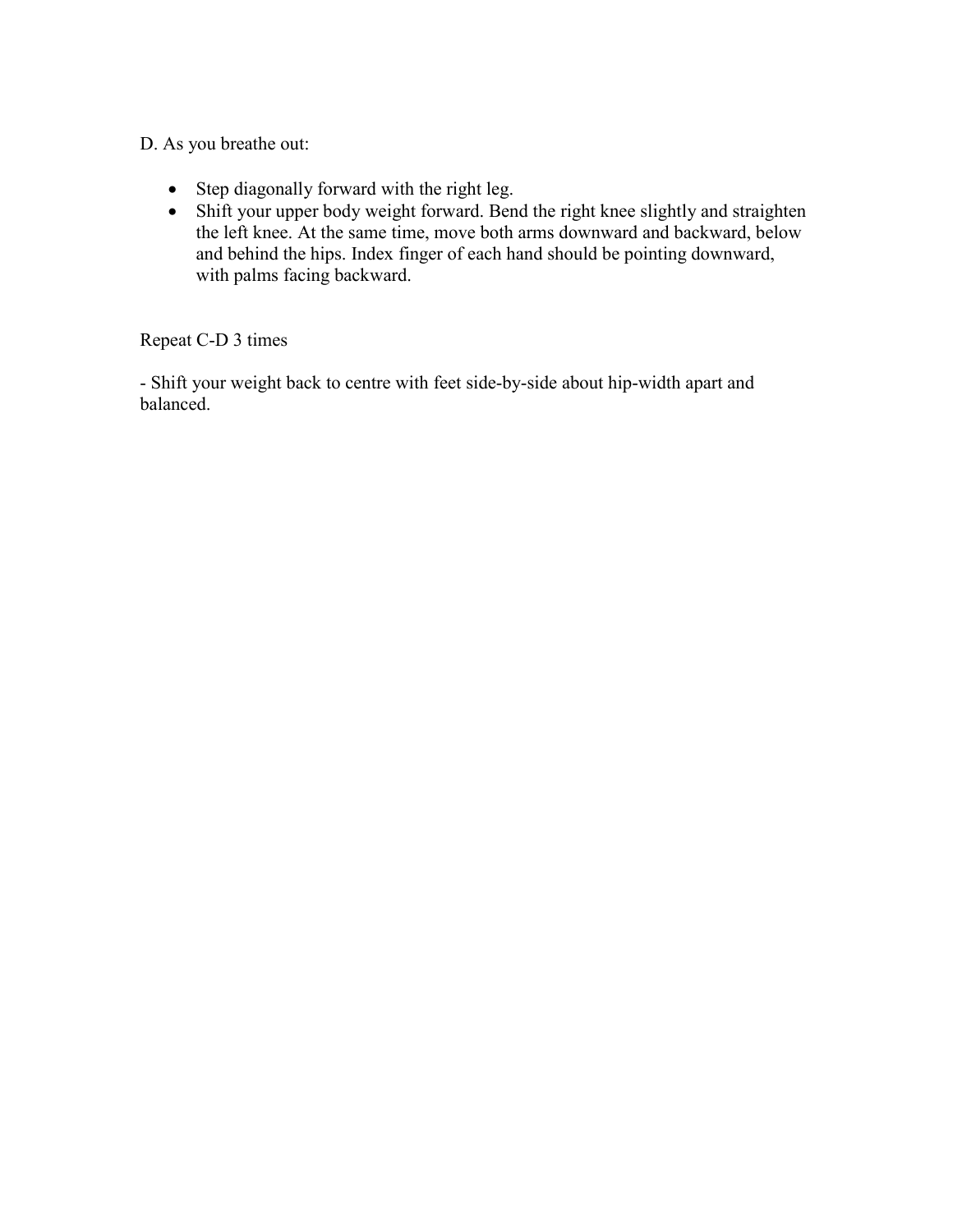## **12. Crossing the Wild Blue Ocean**



- Begin with feet side-by-side about hip-width apart and balanced. Both knees should be bent slightly. Place both hands at Solar Plexus (mid-chest) level with palms facing downward.

A. Breathe in, and:

- Pivot your right foot, with only your right heel on the floor, to the left; then, pivot the left foot, with only the left heel on the floor, to the left.
- Rotate the upper body 90° to the left and shift your weight to the right leg while bending the right knee.
- At the same time, bend both elbows and bring both hands toward the chest with fingers pointing upward and palms facing out.

B. As you breathe out:

.

• Push with both palms and shift your weight forward onto the left leg. Left foot should be completely on the floor. As the weight shifts forward, lift the right heel. At the same time as the weight shift, push both hands forward.

C. Breathe in, and:

- Turn palms to face down. Bring both hands back toward the chest, first moving them upward slightly, then, back downward slightly, as if retracting them over an immovable object or as if they are floating on a wave.
- Pivot your left foot, with only your left heel on the floor, to the right; then, pivot the right foot, with only the right heel on the floor, to the right.
- Rotate the upper body 90<sup>°</sup> to the right and shift your weight to the left leg while bending the left knee.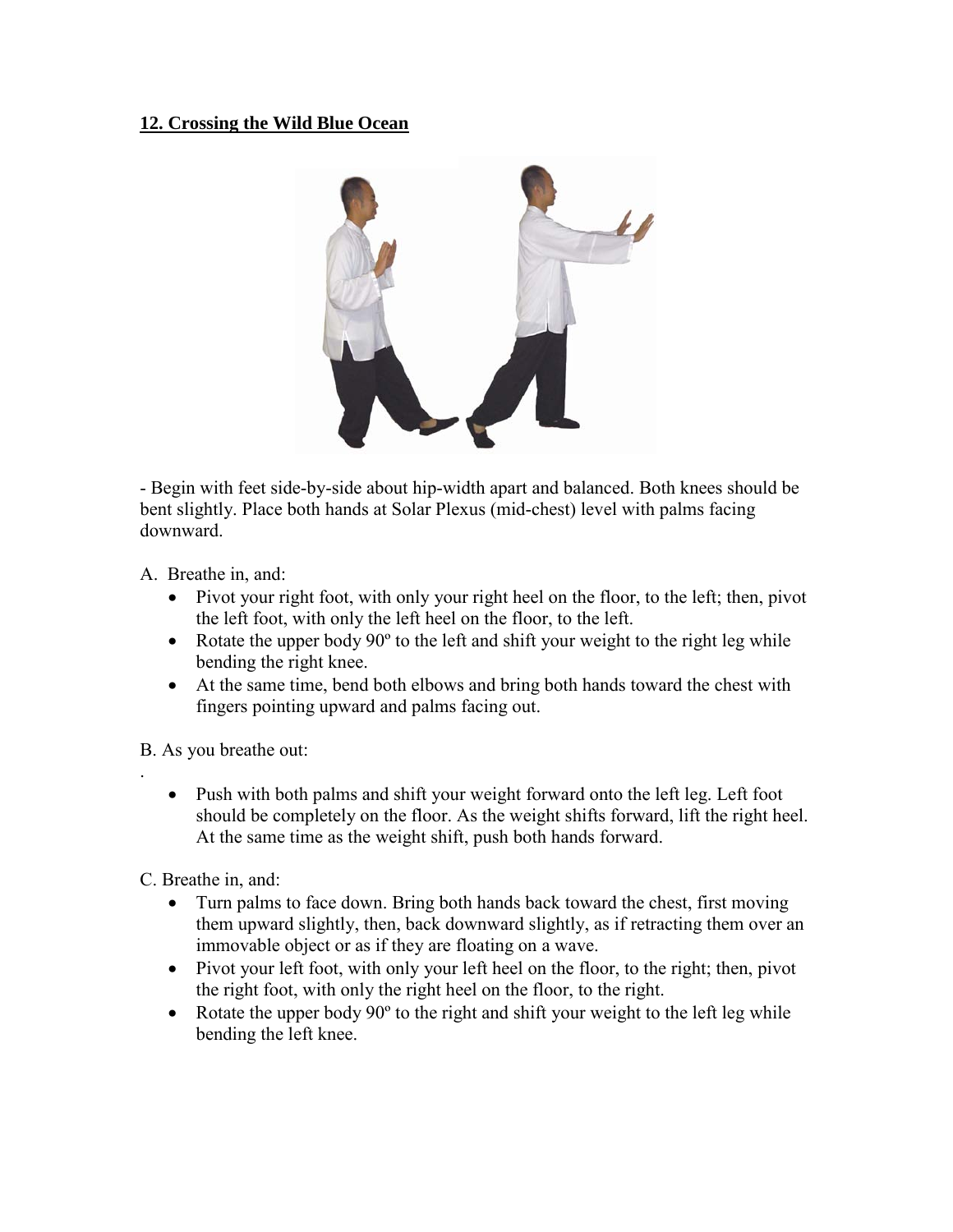D. As you breathe out:

• Push with both palms and shift your weight forward onto the right leg. Right foot should be completely on the floor. As the weight shifts forward, lift the left heel. At the same time as the weight shift, push both hands forward.

Repeat A-D 3 times

- Shift your weight back to centre with feet side-by-side about hip-width apart and balanced.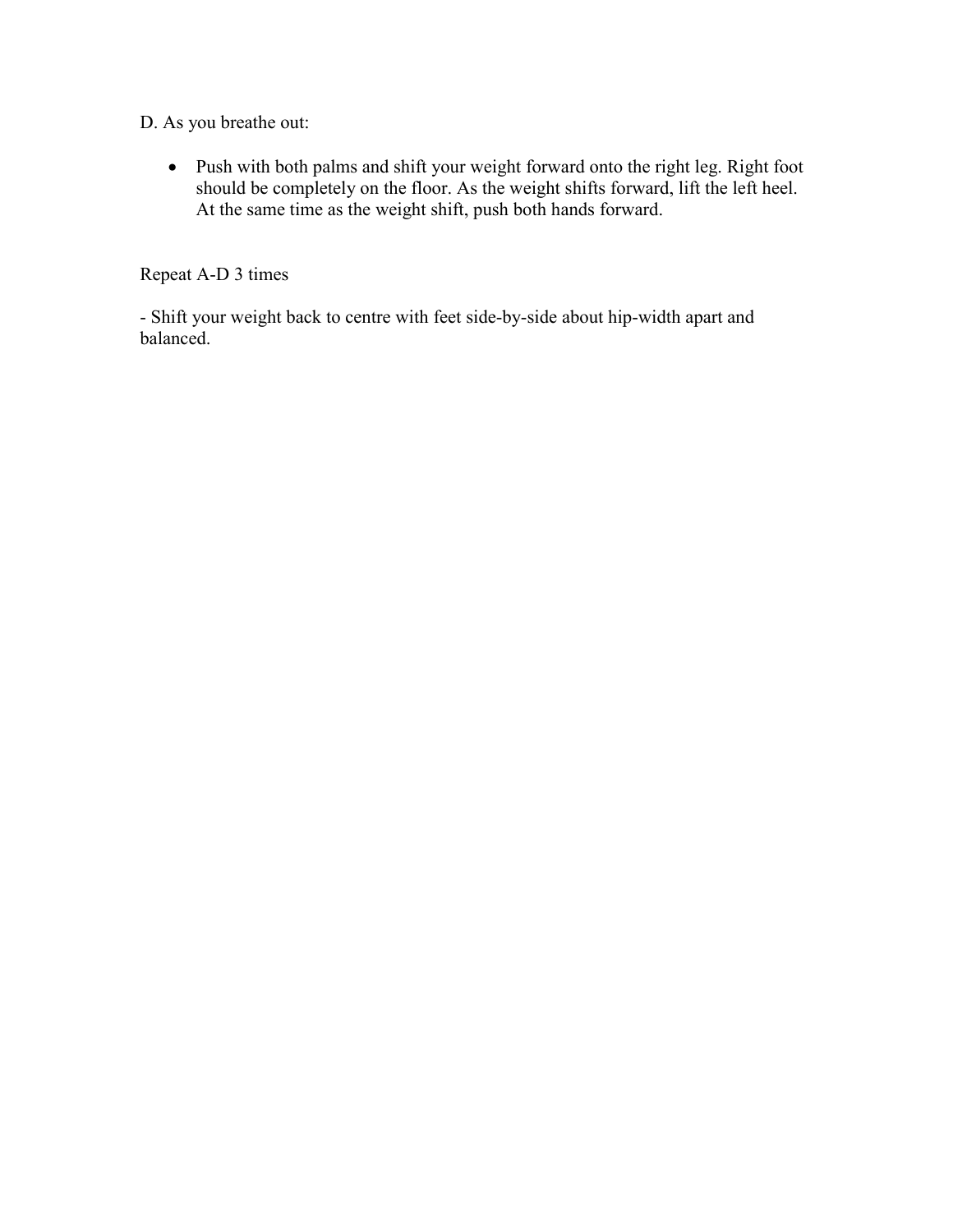## **13. Lion Playing with a Ball**



- Begin with feet side-by-side about hip-width apart and balanced. Both knees should be bent slightly. Place right hand about Solar Plexus (mid-chest) high with palm facing downward. Place left hand in front of lower Dan Tian with palm facing upward.

A. Breathe in, and:

- Turn right foot  $90^\circ$  to the left. Turn first  $45^\circ$  by pivoting on the ball of the foot; then, the second 45º by pivoting on the heel. At the same time, shift your weight to the right leg, knee bent slightly. Note: The left foot should now be pointing to the left with only the toes touching the floor.
- Turn body toward the left

B. Breathe out, and:

- Lift the left knee and step forward and to the left, landing heel then toe. Continue forward to shift your weight to the left leg.
- At the same time as the step, move the left hand upward to the upper Dan Tian, with palm facing out. With the right hand push out in front Solar Plexus (midchest).

- Shift your weight back to centre. Place left hand about Solar Plexus (mid-chest) high with palm facing downward. Place right hand in front of lower Dan Tian with palm facing upward.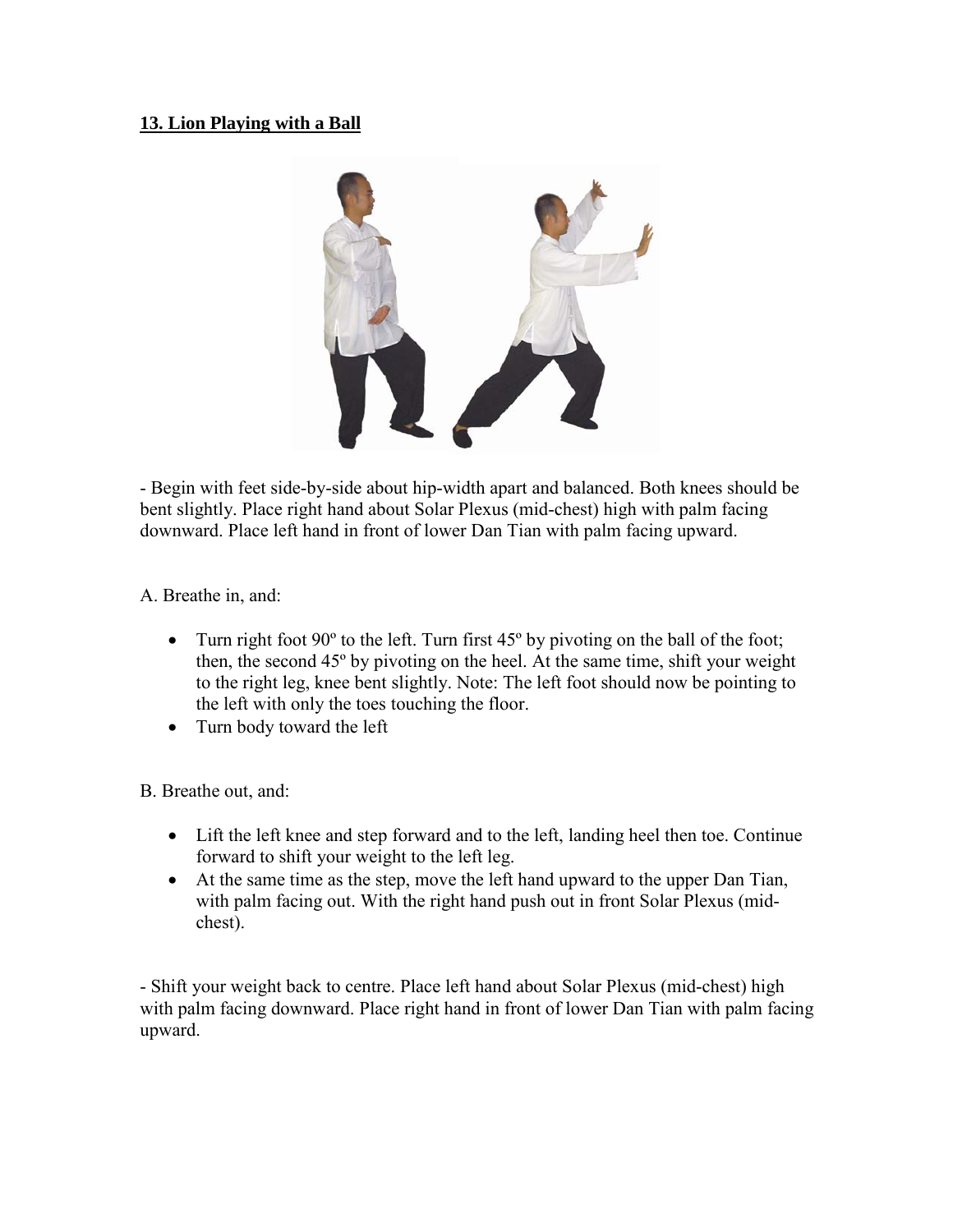C. Breathe in, and:

- Turn left foot  $90^\circ$  to the left. Turn first  $45^\circ$  by pivoting on the ball of the foot; then, the second 45º by pivoting on the heel. At the same time, shift your weight to the left leg, knee bent slightly. Note: The right foot should now be pointing to the right with only the toes touching the floor.
- Turn body toward the right

D. Breathe out, and:

- Lift the right knee and step forward and to the right, landing heel then toe. Continue forward to shift your weight to the right leg.
- At the same time as the step, move the right hand upward to the upper Dan Tian, with palm facing out. With the left hand push out in front Solar Plexus (midchest).

Repeat A-D 3 times

- Shift your weight back to centre.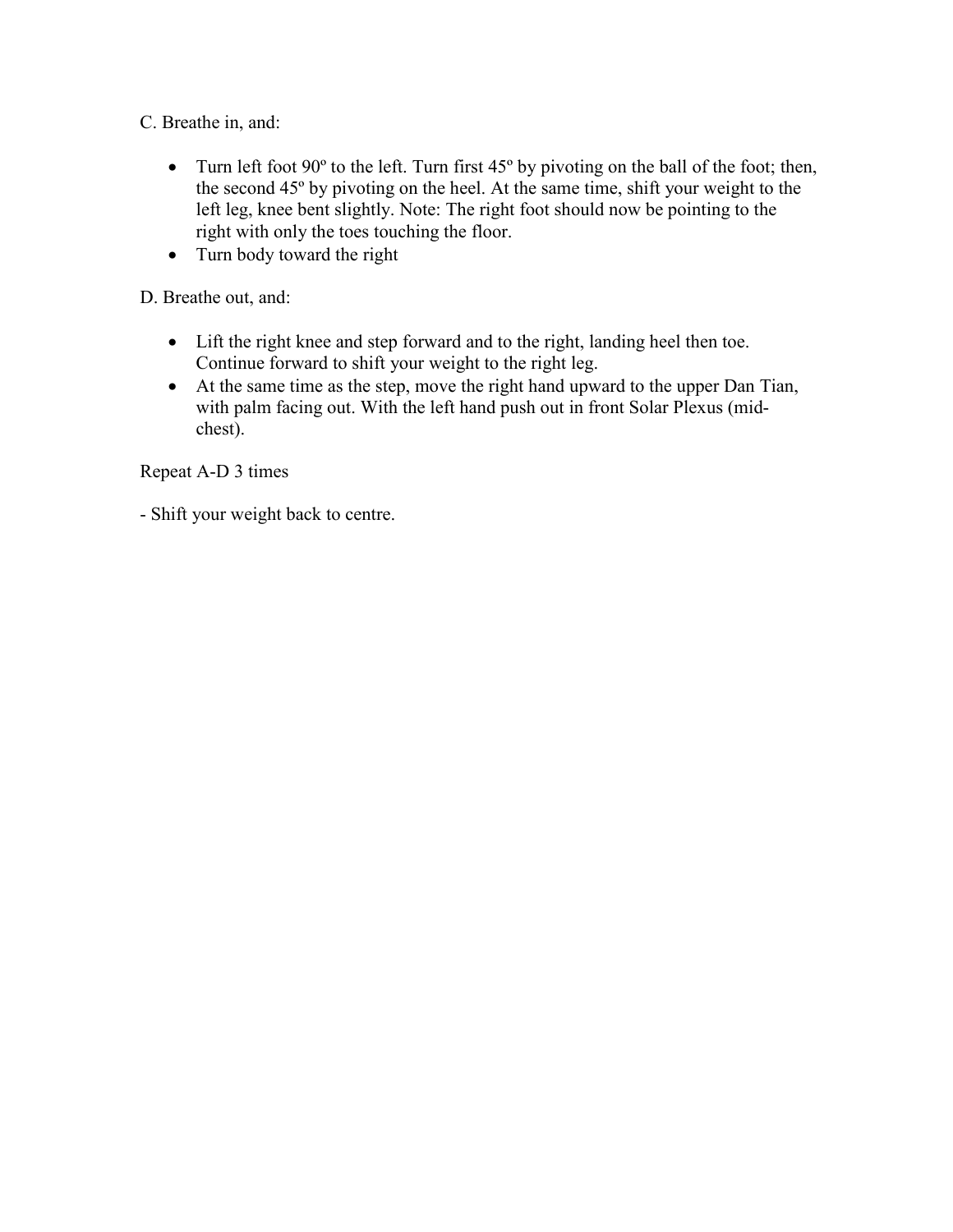## **14. Embracing the Moon at the Dan Tian**



- Begin with feet side-by-side about hip-width apart and balanced. Both knees should be bent slightly. The hands should be alongside the thighs, palms facing each other.

A. Breathe in, and:

- Turn body toward the left
- Straighten both knees
- At the same time, reach out, then upward and to the left with both hands, palms facing upward.

B. Breathe out, and:

- Rotate your body around toward the front. At the same time swing both hands downward to be in front of the Lower Dan Tian. Palms should now be facing each other, as if holding a ball (the moon).
- As you rotate your body and swing your hands downward, bend both knees (not less than 90º)

C. Breathe in, and:

- Continue turning body toward the right
- Straighten both knees
- At the same time, reach out, then upward and to the right with both hands, palms facing upward.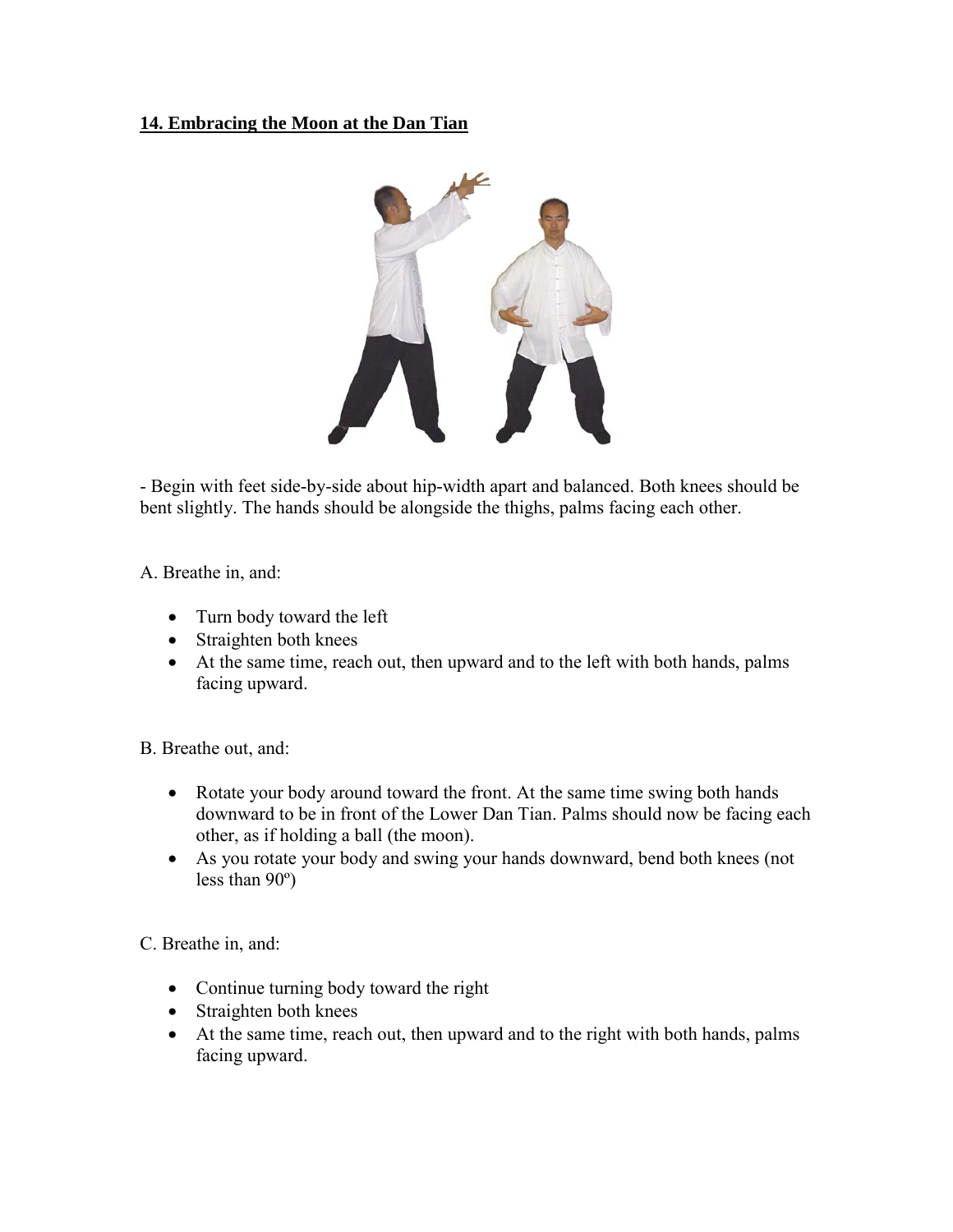D. Breathe out, and:

- Rotate your body around toward the front. At the same time swing both hands downward to be in front of the Lower Dan Tian. Palms should now be facing each other, as if holding a ball (the moon).
- As you rotate your body and swing your hands downward, bend both knees (not less than 90º)

Repeat A-D 3 times

- Shift your weight back to centre.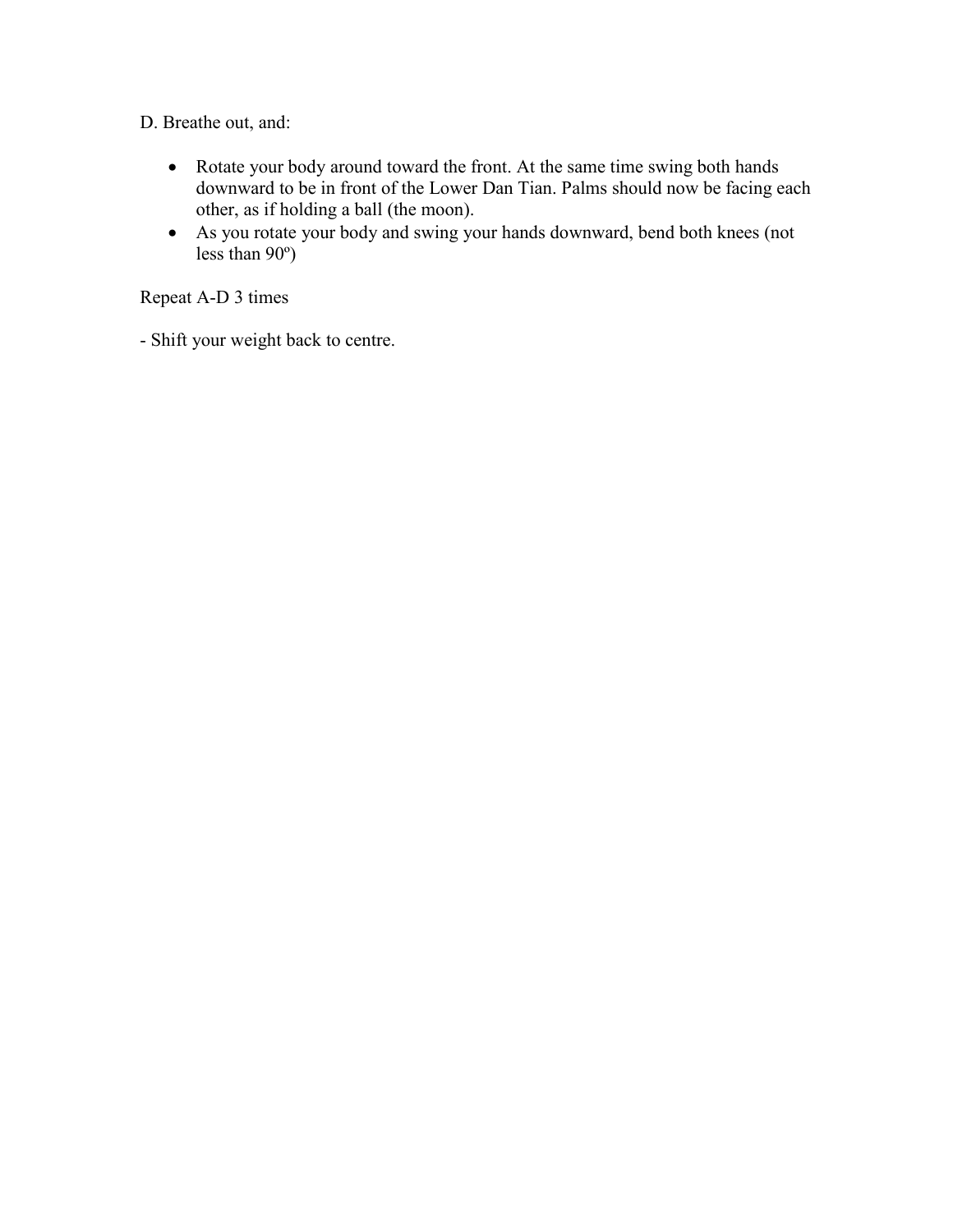## **15. Phoenix Spreading its Wings**



- Begin with feet side-by-side about hip-width apart and balanced. Both knees should be bent slightly. The hands should be alongside the body

A. As you breathe in:

- Turn your body to the left and slightly upward. At the same time, swing both arms away from the body and upward to head height, with palms facing down, and shift your weight onto your left leg.
- Continue turning to the left and upward until the right heel is lifted.

B. Breathe out and:

• Turn your body back toward the front, letting the arms swing back downward, and re-establish the beginning position with feet side-by-side about hip-width apart and balanced. Both knees should be bent slightly. The hands should be alongside the body.

C. As you breathe in:

- Turn your body to the right and slightly upward. At the same time, swing both arms away from the body and upward to head height, with palms facing down, and shift your weight onto your right leg.
- Continue turning to the right and upward until the left heel is lifted.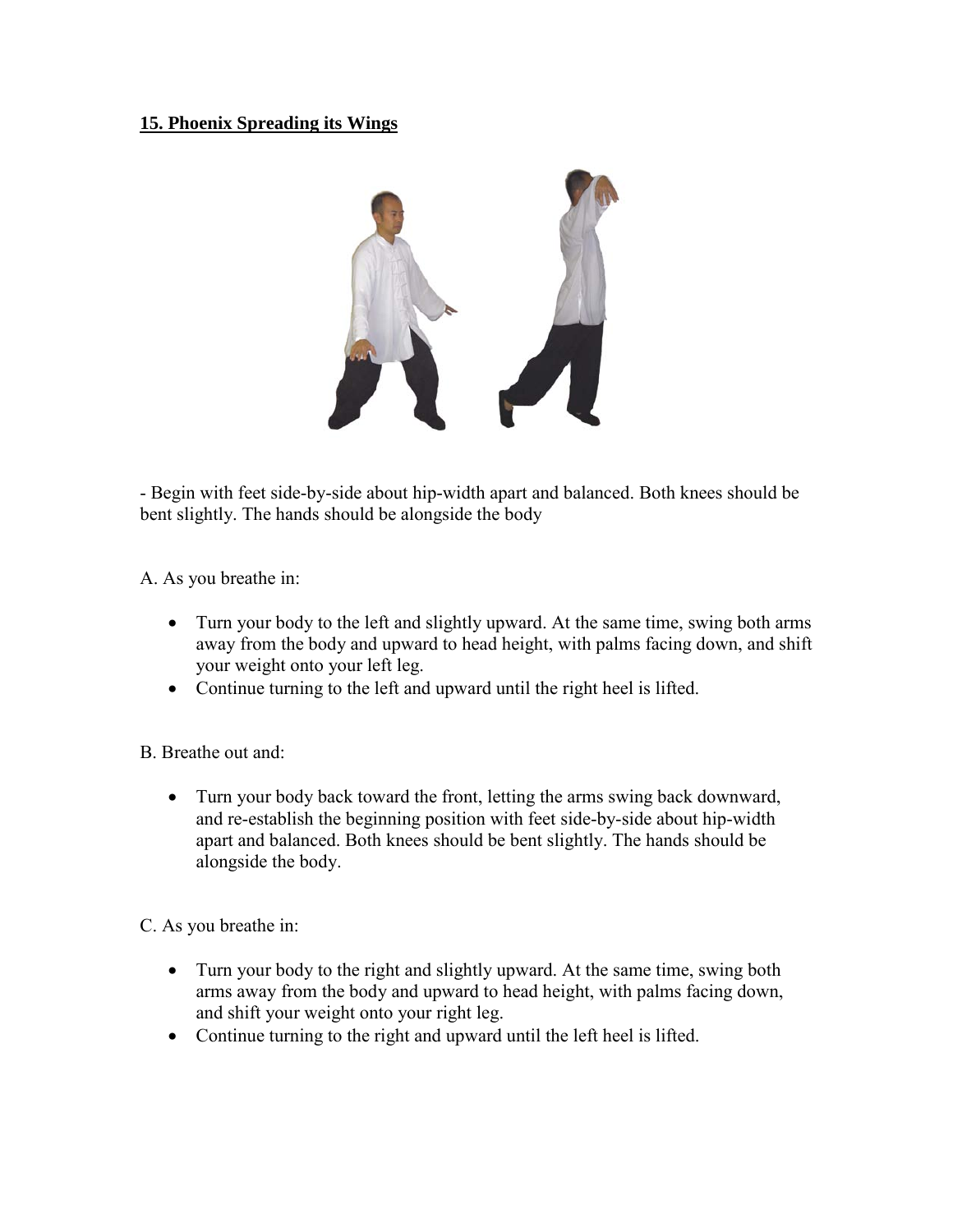D. Breathe out and:

• Turn your body back toward the front, letting the arms swing back downward, and re-establish the beginning position with feet side-by-side about hip-width apart and balanced. Both knees should be bent slightly. The hands should be alongside the body.

Repeat A-D 3 times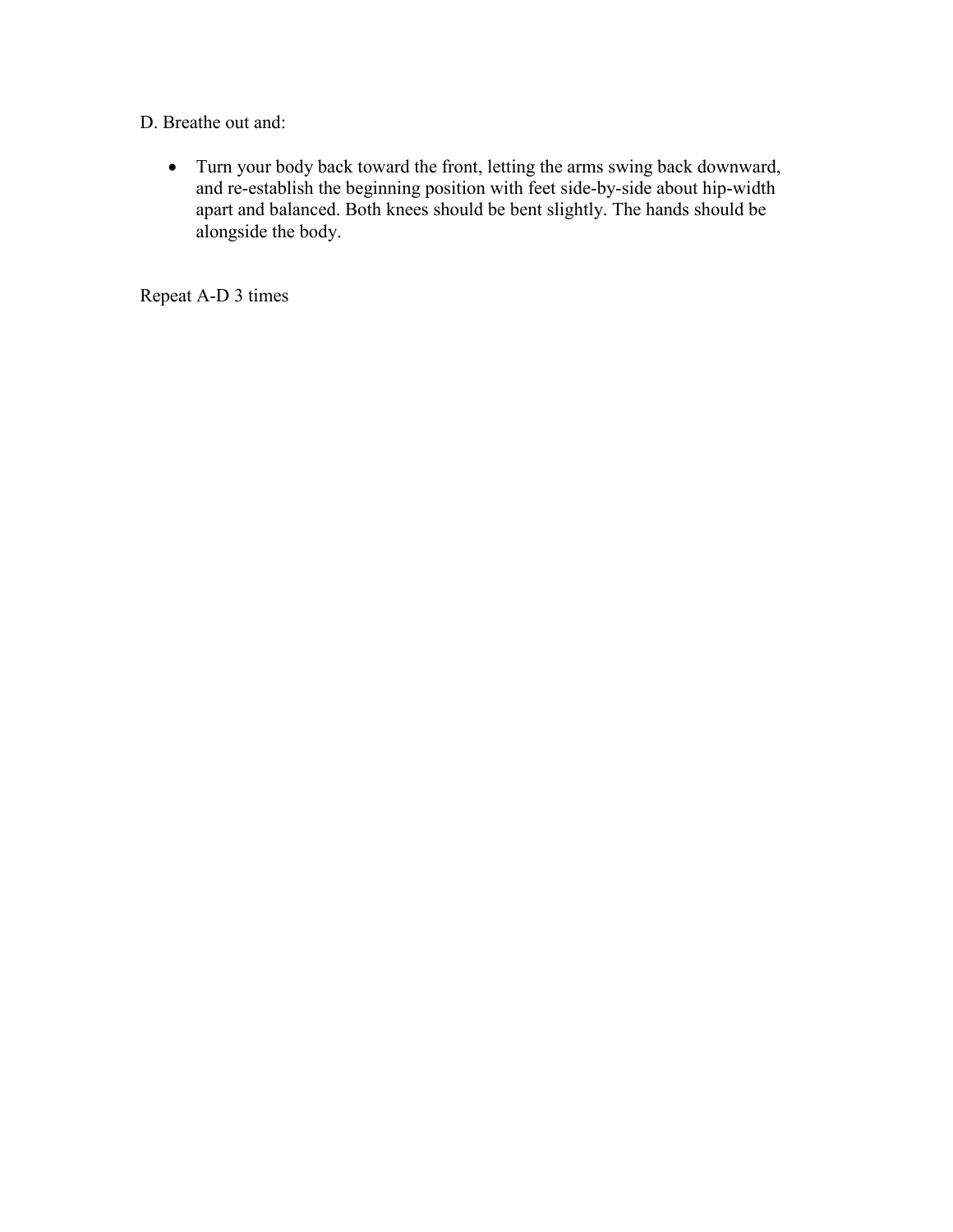#### **16. Striking the Opponent's Ears**



- Begin with feet side-by-side about hip-width apart and balanced. Both knees should be bent slightly. The hands should be alongside the thighs, palms facing each other.

A. Breathe in and:

• Position the hands alongside the hips, with palms facing upward and elbows pointing backward. Form two lightly clenched fists.

B. Breathe out, and at the same time:

- Step forward and to the left with your left leg. Continue shifting until your right leg is straight and your weight is on your left leg. Note: The left leg should now be bent to about 120º.
- As you step and shift, slowly swing both fists outward, around and upward in a parabolic motion to place your extended fists in front of your head, with the back of your fists facing each other, as though you were "striking the opponent's ears with the backs of your fists.

C. Breathe in and:

• Step back and shift your weight back to centre with feet side-by-side about hipwidth apart and balanced; two lightly clenched fists alongside the hips, palms facing upward and elbows pointing backward.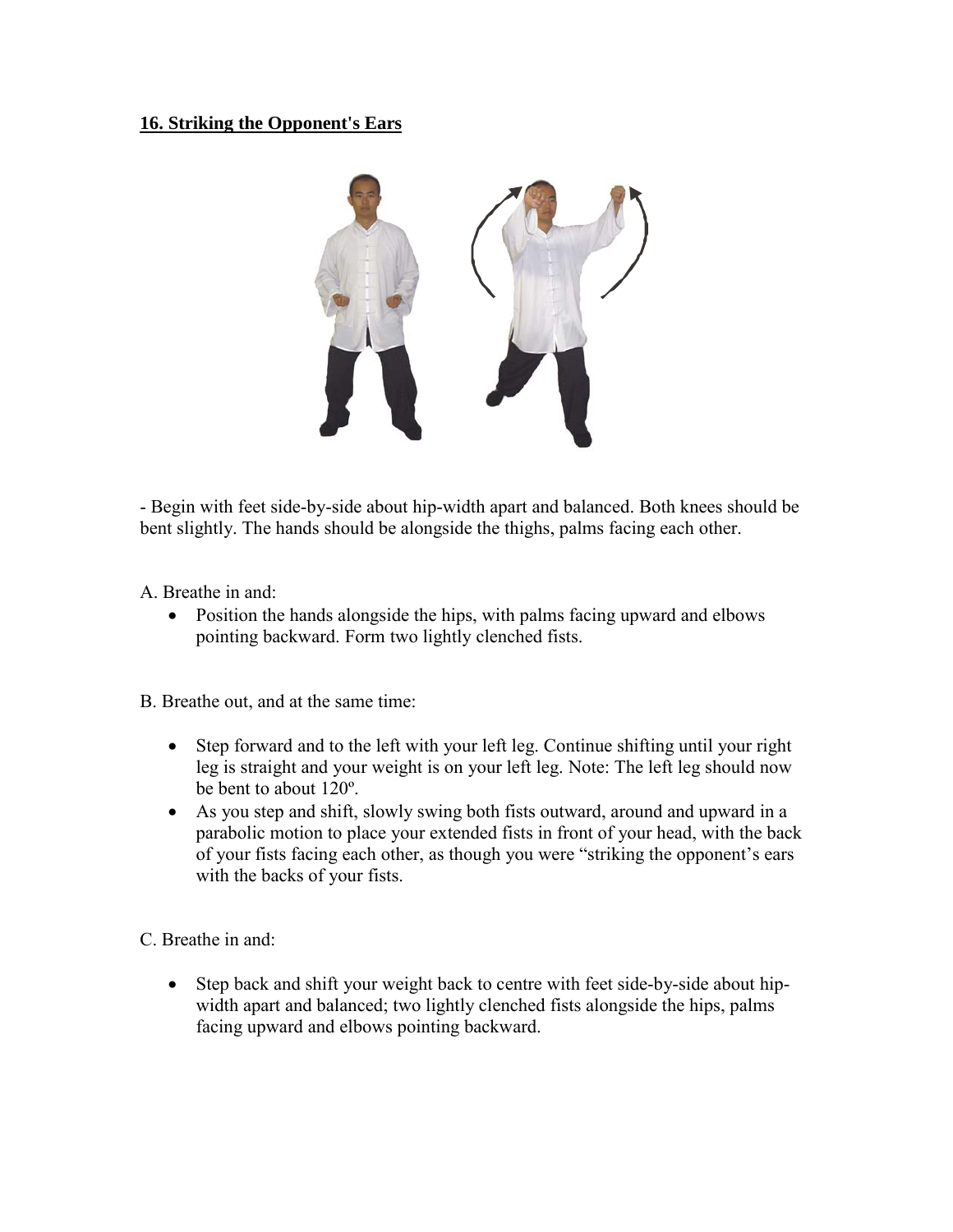- D. Breathe out, and at the same time:
	- Step forward and to the right with your right leg. Continue shifting until your left leg is straight and your weight is on your right leg. Note: The right leg should now be bent to about 120º.
	- As you step and shift, slowly swing both fists outward, around and upward in a parabolic motion to place your extended fists in front of your head, with the back of your fists facing each other, as though you were "Striking the Opponent's Ears" with the backs of your fists.

Repeat A-D 3 times

- Step back and shift your weight back to centre with feet side-by-side about hip-width apart and balanced.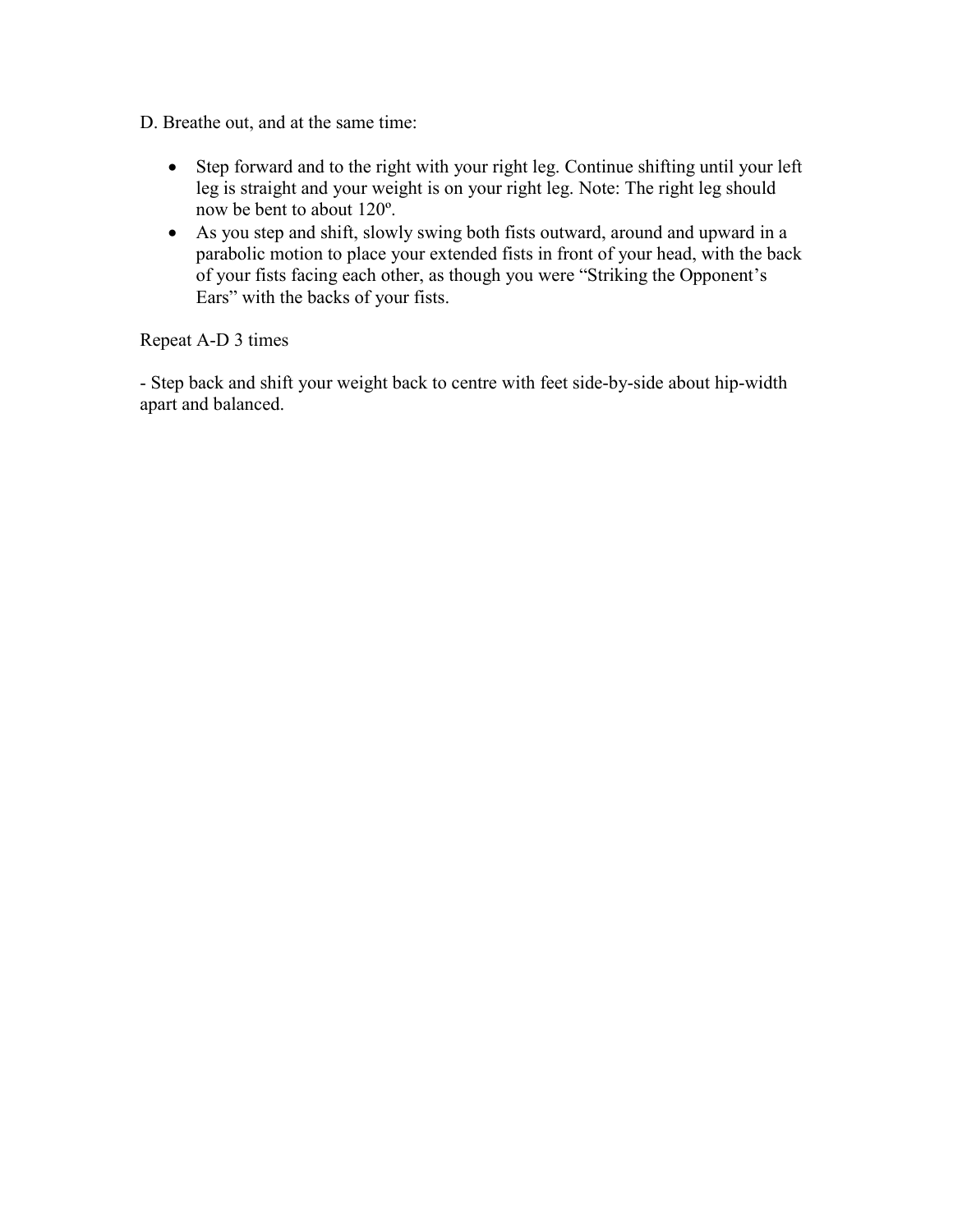## **17. Circling the Qi around the Dan Tian**



- Begin with feet side-by-side about hip-width apart and balanced. Both knees should be bent slightly. Place both hands in front of your lower Dan Tian, and with palms facing down.

A. Move both hands in a counter-clockwise circular movement. Move your lower Dan Tian (and hips) slightly in the same direction as your hands.

Repeat A 6 times

B. Move both hands in a clockwise circular movement. Move your lower Dan Tian (and hips) slightly in the same direction as your hands.

Repeat B 6 times

Note: In both A. and B., breathe out when pushing hands away from Lower Dan Tian and in when move hands towards lower Dan Tian.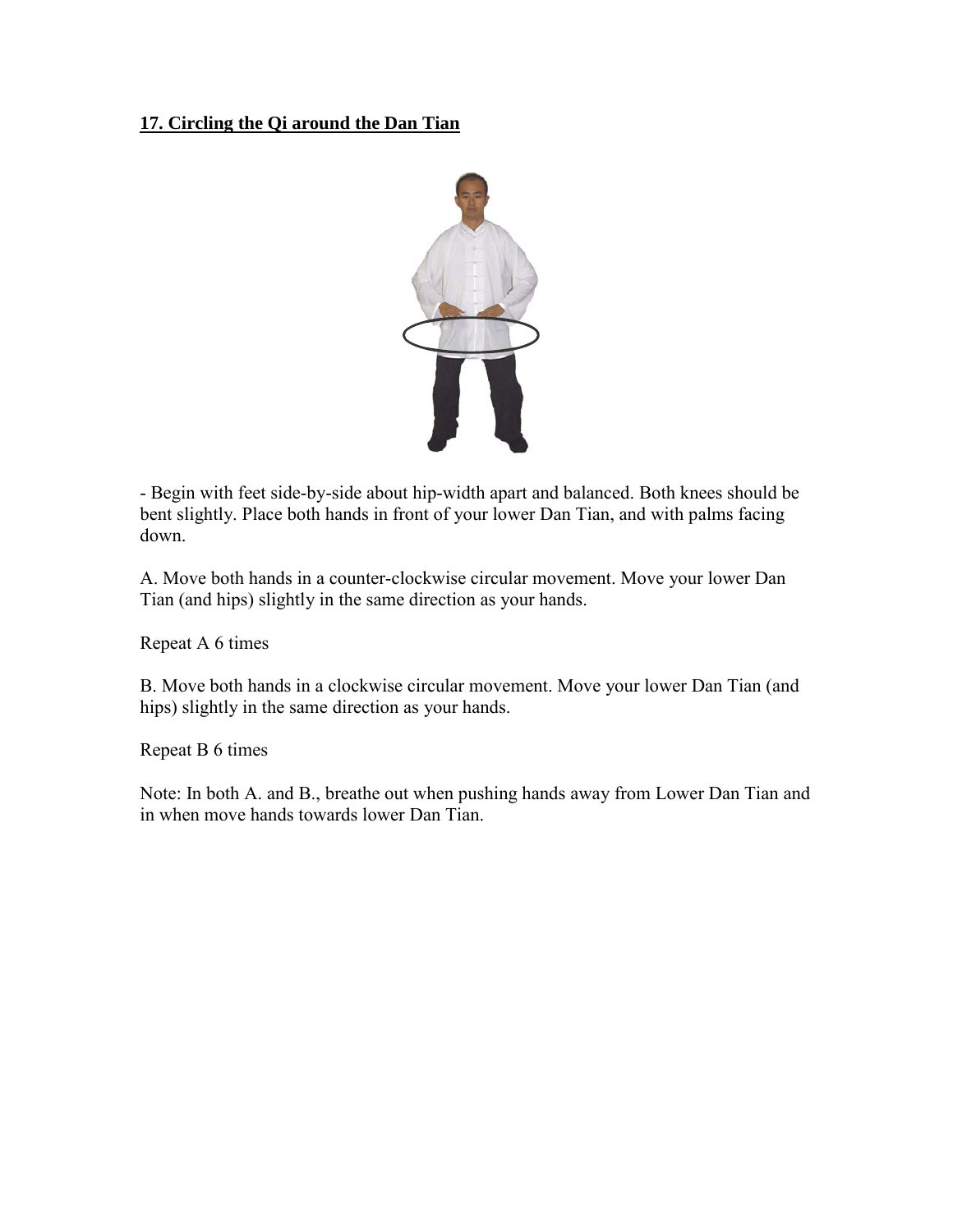# **18. Collecting the Qi**



- Begin with feet side-by-side about hip-width apart and balanced. Both knees should be bent slightly. Place both hands alongside the thighs, palms facing each other.

A. Breathe in and:

- Turn both palms to face away from your thighs.
- Swing both hands/arms in an arc away from your body and then upward above your head. Note: Above your head, the palms will be facing each other.
- At the same time as the arm swing, straighten both knees.

B. Breathe out and:

- Continue the hand(s) movement downward in front of your Upper Dan Tian. The palms should now be facing downward with the fingers on each hand pointing toward the other.
- Move both hands downward to the lower Dan Tian. At the same time, bend both knees.

Repeat A-B 6 times